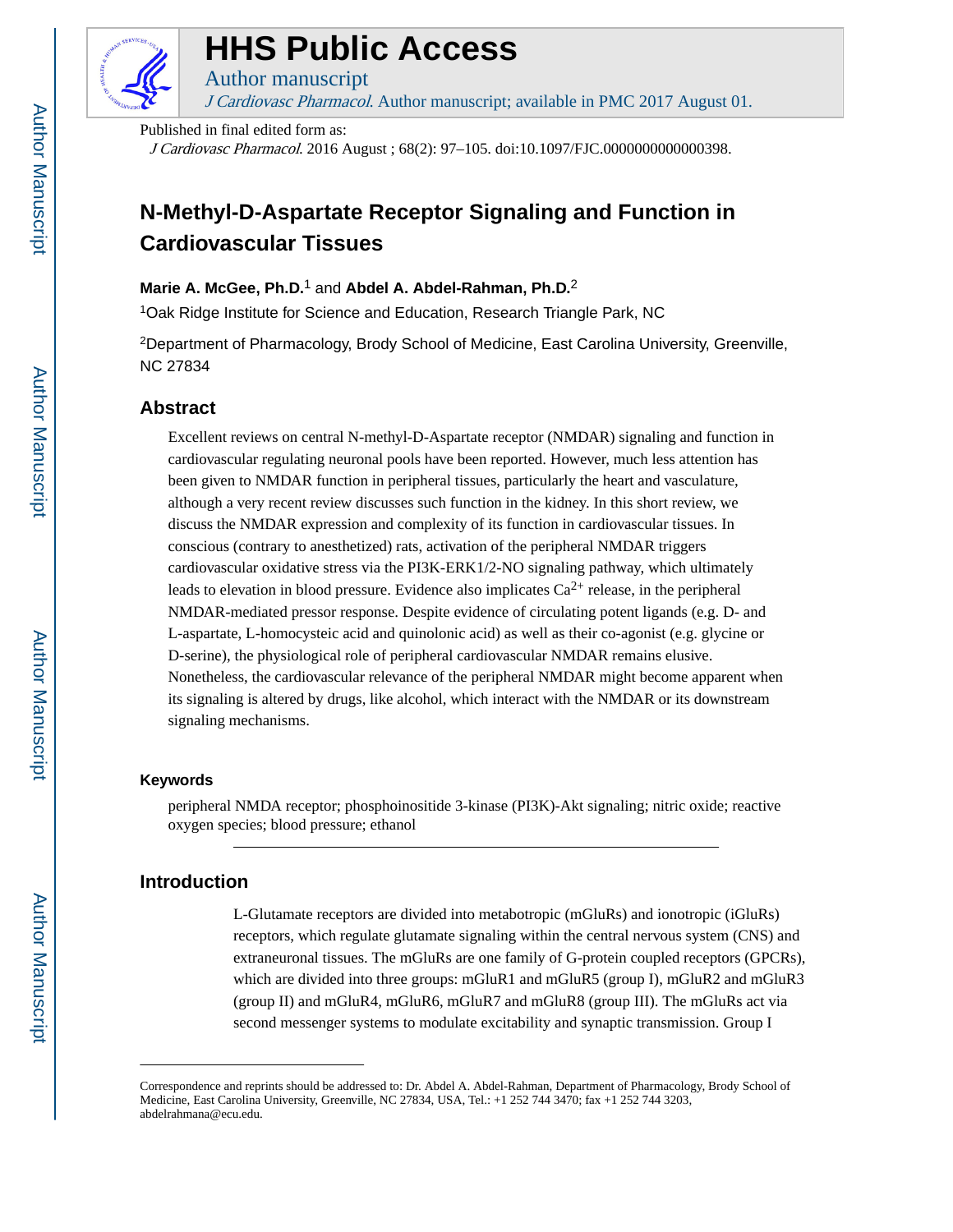mGluRs activate phospholipase C by coupling to  $Gq/G_{11}$ , which leads to generation of inositol 1, 4, 5-trisphosphate and diacylglycerol.<sup>1</sup> Groups II and III mGluRs are coupled to  $G_i/G_{o}$ , which leads to adenylyl cyclase inhibition. In addition, these receptors are coupled to the mitogen-activated protein kinase (MAPK) and phosphatidylinositol-3-kinase (PI3K) signaling pathways.<sup>2</sup> Group I mGluR activation produces cell depolarization or hyperpolarization and neuronal excitability depending upon the neuronal population.<sup>3</sup> Groups II and III mGluR activation plays a role in neurotransmitter release inhibition.<sup>4</sup>

The four subtypes of iGluRs are: 1) N-methyl-D-aspartate (NMDA); 2) DL-α-amino-3 hydroxy-5-methylisoxasole-4-propionate (AMPA); 3) kainate (KA); and 4) receptors. These receptors are generally named based on the agonist that binds them. AMPA receptors are located within the excitatory glutamate synapses and involved in long term potentiation and long term depression.<sup>5</sup> Kainate receptors, which are expressed in the hippocampus (pyramidal neurons, neocortex and gyrus) and cortical interneurons, modulate synaptic release of GABA and glutamate, postsynaptic depolarization and neural circuit development.<sup>6</sup> Localized predominantly in the cerebellar Purkinje cells, glutamate receptors of the delta (δ) family are essential for cerebellum function and promotion of synapse formation.7, 8

Central NMDA receptor (NMDAR) mediates diverse physiological processes including excitatory synaptic transmission and synaptic plasticity. These receptors are implicated in various diseases such as Huntington's disease, Parkinson's disease, Alzheimer's and psychological disorders such as bipolar disorder and schizophrenia.<sup>9</sup> However, recent findings indicate that these receptors can also be found in peripheral tissues and continue to gain attention. In this review, we discuss the current knowledge and knowledge gaps in our understanding of the peripheral NMDAR role in the regulation of blood pressure and heart rate.

#### **Structure**

The NMDAR is a heterodimer composed of multiple subunits. The subunits are NR1, NR2 (A-D) and NR3 (A and B). The NR1 subunit is the ubiquitously expressed subunit of the receptor. The NR2 subunits (A, B, C and D) are involved in modulatory processes and not essential for function. The NR3 subunit was recently discovered within the last decade and binds glycine.10 The NR2 and NR3 subunits assemble with the obligatory NR1 subunit to form various combinations. Each heterometric complex requires two NR1 subunits that bind glycine and two NR2 subunits that bind glutamate or a combination of NR2 and NR3.<sup>11</sup>

The NMDAR is considered a nonselective cation channel, which leads to sodium and calcium ion influx and potassium ion efflux. It also has high calcium permeability when compared to the AMPA and kainate glutamate receptors and can undergo blockade by magnesium in a voltage-dependent manner. The NMDAR contains several domains: 1) an amino-terminal domain; 2) three transmembrane domains (M1, M3 and M4) with a pore channel-forming re-entrant loop; 3) a pore-channel agonist-binding domain; and 4) cytoplasmic terminal domain.<sup>12</sup> The NMDAR contains numerous binding and modulatory sites for glutamate or NMDA, glycine, magnesium, cysteine sulfhydryl group that reacts with nitric oxide, zinc  $(Zn^{2+})$ , polyamines (i.e. spermidine) and a proton-sensitive site.<sup>13</sup>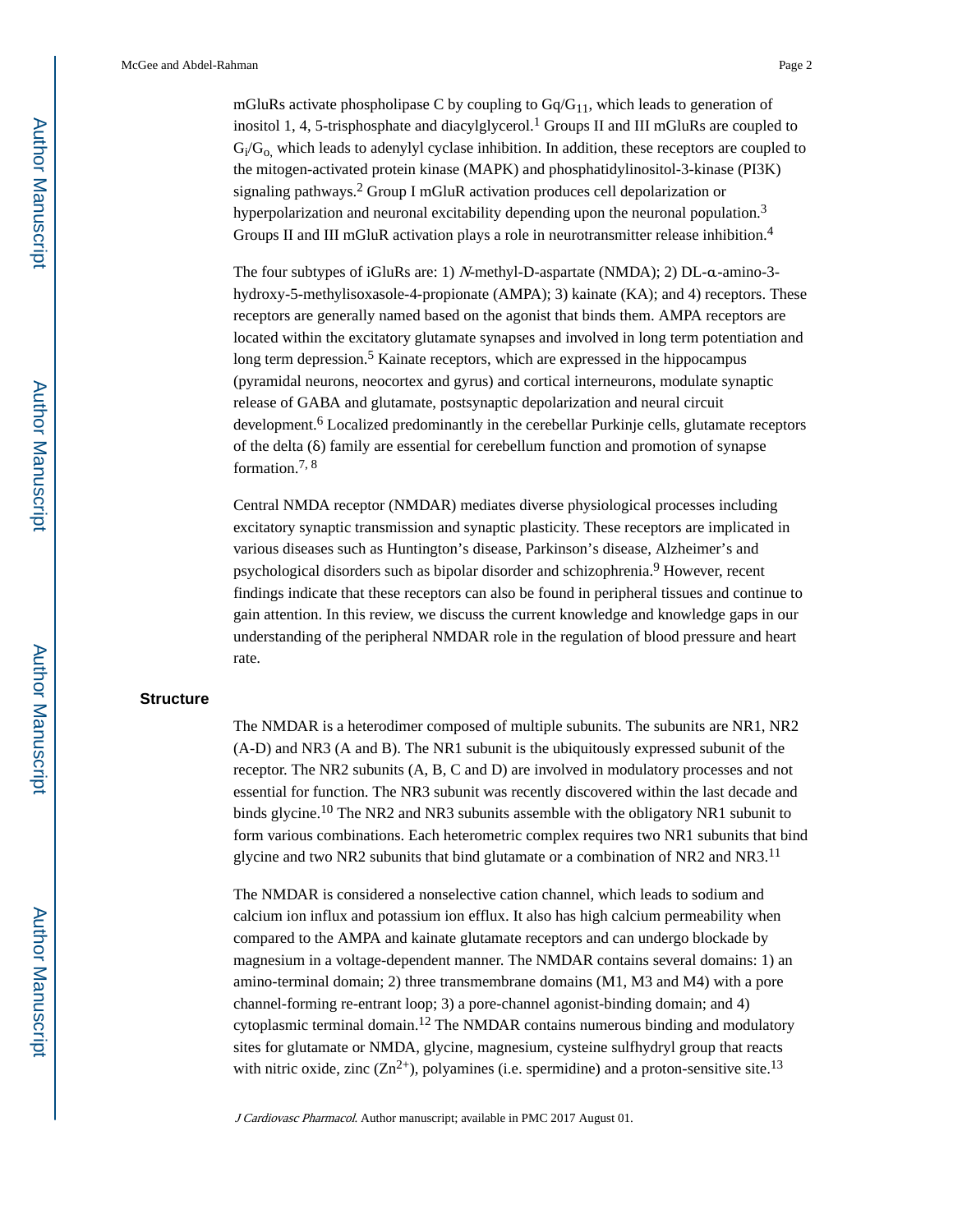#### **NMDAR Agonist and Antagonist Pharmacology**

The NMDAR, unlike other glutamate receptors, requires both glutamate and glycine (coagonist) for activation.<sup>14</sup> Endogenous agonists, L-glutamate and L-aspartate activate the NMDAR via binding at the glutamate site of the receptor.<sup>12</sup> The glycine binding site can bind either glycine or D-serine.<sup>15</sup> Partial agonists, D-cycloserine, 1-aminocyclopropane carboxylic acid and 1-aminocyclobutane carboxylic acid bind at the NR1 subunit of the NMDAR and produce domain closure similar to agonists such as glycine and D-serine.<sup>16</sup>

NMDAR antagonists are divided into competitive, uncompetitive, and noncompetitive antagonists. Competitive antagonists, 2-amino-5-phosphonopentanoic acid (AP-5) and 2 amino-7-phosphonoheptanoic acid (AP-7) are phospho derivatives of short chain amino acids that bind at the glutamate site of the NMDAR.<sup>17</sup>  $R-(+)$ -3-amino-1-hydroxypyrrolid-2one  $(R-(+)$ -HA-966) and 5,7-dichlorokynurenic acid (DCKA) bind at the glycine sensitive site of the NMDAR and can also act as competitive antagonists.<sup>18</sup> These antagonists are capable of blocking normal and pathophysiological functions.

Uncompetitive antagonists of the NMDAR act as channel blockers only when the channel is in an active conformational state. Dizocilpine (MK-801), phenylcyclidine, amantadine, ketamine and memantine are uncompetitive antagonists that induce behavioral changes and cardiovascular alterations.<sup>19–21</sup> Ethanol, at intoxicating levels, is a noncompetitive antagonist of the NMDAR. Prior reports suggest acute ethanol exposure inhibits NMDAR function, whereas chronic ethanol exposure upregulates NMDAR activity.<sup>22</sup> Another noncompetitive antagonist, ifenprodil acts at the NR1 subunit (proton-sensor) and potentially, the NR2 subunit. However, ifenprodil discriminates between NR2 subtypes with a lower IC<sub>50</sub> for NR2B compared to the other NR2 subtypes (A, C and D).<sup>23</sup> Ifenprodil has been used in combination with L-DOPA, tricyclic antidepressants or selective serotonin reuptake inhibitors to potentially treat Parkinson's disease or depression.<sup>24, 25</sup> Nitrous oxide  $(N<sub>2</sub>O, \text{laughing gas})$  is widely used as an analgesic agent and has NMDAR antagonist properties,26 but the mechanism of action is not clear. In recent years, newer NMDAR antagonists have demonstrated therapeutic potential in treating neuropathic pain, depression and Parkinson's disease.<sup>27</sup>

## **Peripheral NMDAR**

Previously thought to exist only within the CNS, recent findings indicate the NMDAR is localized within peripheral tissues. These studies suggest that the NMDAR can be found in multiple cells and tissues including pancreatic islet cells,<sup>28</sup> bone cells,<sup>29–31</sup> epithelial cells,<sup>32</sup> human keratinocytes,  $33$  taste buds,  $34 \text{ lung}, 35$  rat medulla, cortex and renal pelvis of the kidney,  $^{13, 36}$  the male urogenital tract,  $^{37}$  and as detailed in a very recent review.  $^{38}$  Within the cardiovascular system, the NMDAR is expressed in the heart and vasculature.<sup>39,40</sup> The NR1 subunit is expressed within different components of the heart (atrium and ventricle), and the vasculature (pulmonary artery and aorta) as well as within H9c2 cultured rat myoblasts.<sup>40</sup> Interestingly, the NR2B subunit is expressed within the developing rat heart during embryonic day 14 until postnatal day 21 disappearing at 10 weeks after birth.<sup>41</sup> The NR1 subunit is also present in rat mesenteric and carotid arteries.<sup>42, 43</sup> Although several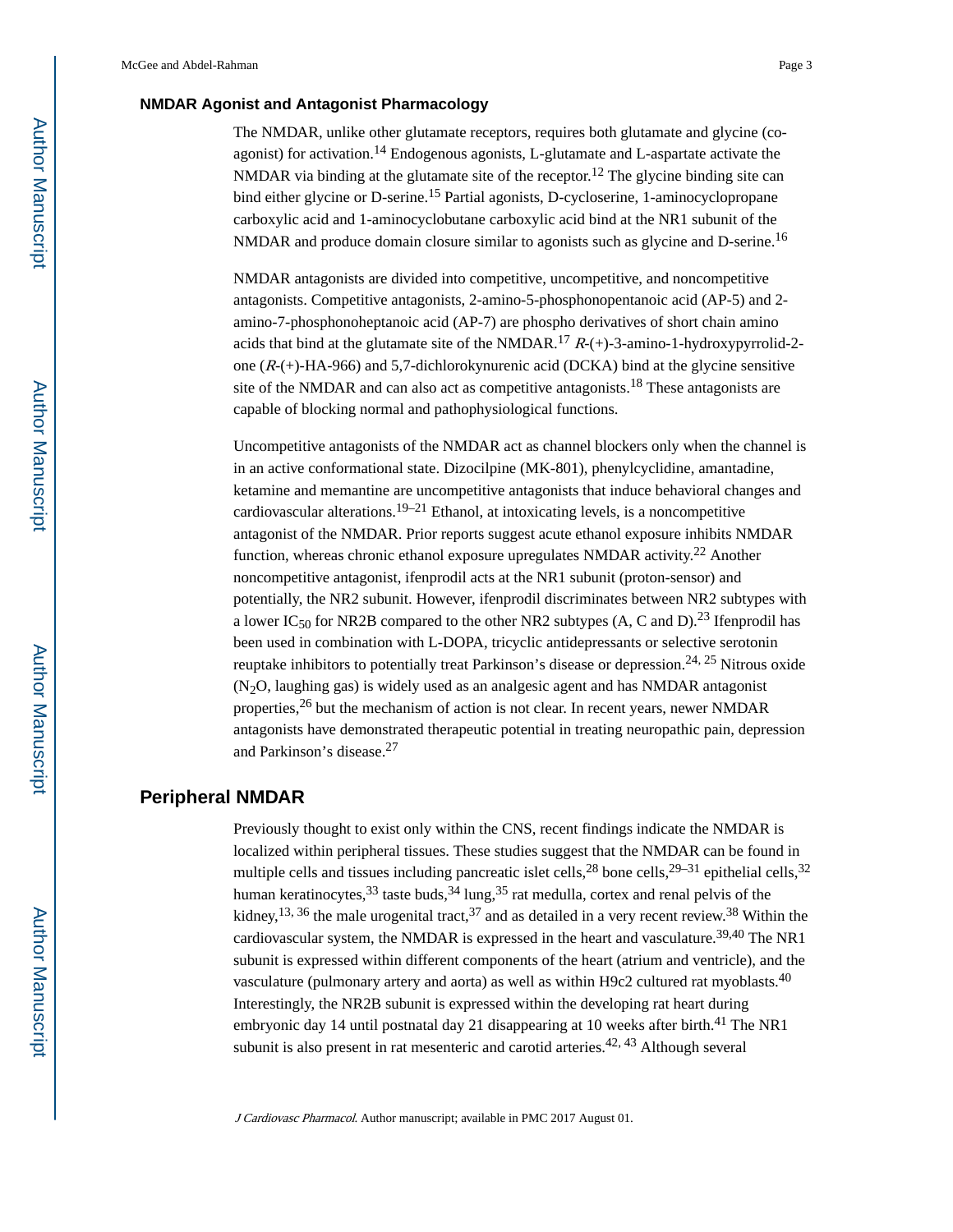investigations have confirmed its expression in the heart and vasculature, the exact functional role of the peripheral NMDAR in these tissues is not fully elucidated.

#### **Peripheral NMDAR-Mediated Cardiovascular Responses**

There are a limited number of studies on the role of the peripheral NMDAR in the cardiovascular system. Sitniewska et al. showed that the middle dose of NMDA (25, 50 and 1000 μg/kg i.v.) produced slight hypotension and no change in heart rate in anesthetized rats.44 In the presence of chlorisondamine, a nicotinic receptor antagonist, the observed hypotension declined suggesting a central origin. Realizing the potential confounding effects of anesthesia on cardiovascular responses, McGee et al. evaluated peripheral NMDAR activation in conscious rats.42 Following systemic NMDA administration (125, 250, 500 and 1000 μg/kg, i.v.), a dose-dependent pressor, along with dose-independent tachycardic, responses were observed. The persistence of the pressor response after systemic ganglionic blockade with a blocker that does not cross the blood brain barrier (hexamethonium) supported a role for peripheral NMDAR in the observed responses. This conclusion was further supported by NMDA-evoked increase in contractile force in rat aorta rings.<sup>42</sup>

In addition to alterations in blood pressure and heart rate, acute and chronic NMDAR activation has been linked to increased susceptibility of arrhythmias. Chronic NMDAR activation induced increased heart rate and prolonged repolarization (action potential duration and beat-to-beat variability of repolarization). Furthermore, electrical instability, reduced expression of potassium  $(K^+)$  channel proteins, and mild myocardial fibrosis were noted. However, these changes were abolished following co-treatment with MK-801.<sup>45</sup> Both myocardial ischemia and ischemia-reperfusion induce ventricular fibrillation, ventricular tachycardia and mortality. These events induced by reperfusion were drastically reduced by pretreatment (5 min) with the NMDAR antagonists, MK-801 (0.3 mg/kg i.v.), CNQX (6 cyano-7-nitroquinoxaline-2, 3-dione, 1 mg/kg i.v.), ketamine (10 mg/kg) or memantine (1.5 mg/kg) indicating NMDAR involvement.<sup>46</sup>

## **NMDAR Signaling**

Numerous investigations have been conducted to assess NMDAR-mediated signaling processes. These signaling processes have been well established within the CNS, but not within the peripheral tissues. Specifically, we will focus on signaling molecules involved in peripheral NMDAR-mediated cardiovascular responses. However, given that little is known about the peripheral NMDAR, we will provide a broad overview of the potentially common signaling networks that regulate or are triggered by peripheral and central NMDAR activation, and how they modulate NMDAR activity and physiological processes.

#### **Protein Kinase C and NMDAR**

Phosphorylation of the NMDAR occurs via protein kinase C (PKC), protein kinase A, calcium/calmodulin-dependent protein kinase II (CaMKII) and tyrosine kinases, Fyn and Src kinases. Here, we will focus on PKC, which is a ubiquitous family of serine/threonine protein kinases and activated via G-protein coupled receptors. This kinase has been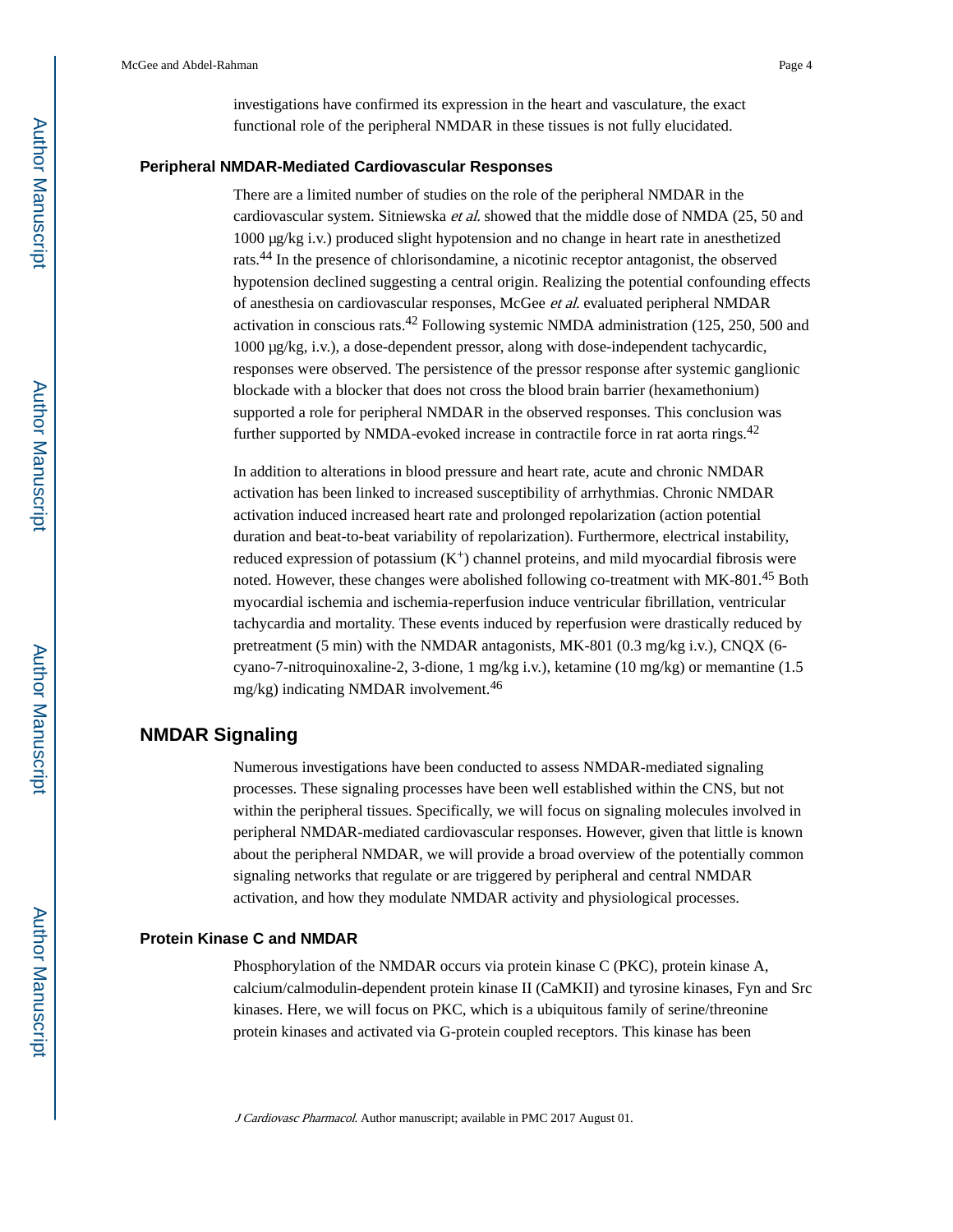Activation of PKC can lead to a wide range of alterations within the NMDAR: 1) potentiation or desensitization,<sup>47</sup> 2) Mg<sup>+</sup> block sensitivity,<sup>48</sup> and 3) receptor trafficking.<sup>49</sup> An electrophysiological study demonstrated a potentiation of NMDAR currents due to the activation of PKC by 4β-phorbol-12-myristate-13-acetate (4β-PMA). This potentiation was dependent upon receptor composition, specifically NR2 subunits. In the presence of PKC inhibitors such as chelerythrine or calphostin, NMDAR-mediated responses were attenuated.50 Stimulation of PKC causes NMDAR desensitization in HEK-293 cells expressing NR1/NR2A and NR1/NR2B. NMDAR desensitization resulted in a decreased steady-state current, which was abolished following administration of bisindolylmaleimide derivatives, Go 6850 and Go 6983.<sup>47</sup> With regards to  $Mg^{2+}$  block sensitivity, PKC is essential for phosphorylation at mechanosensitive domains of the NR1/NR2B subunits restoring mechanical stretch of the NMDAR following a potential  $Mg^{2+}$  block.<sup>48,51</sup> Furthermore, PKC mediates the phosphorylation (activation) of nitric oxide synthase (NOS) leading to the generation of nitric oxide  $(NO)$ .<sup>52</sup> Consistent with this view is the finding that inhibition of PKC by chelerythrine attenuated glutamate-induced increases in NO in cerebellar granule cells.<sup>53</sup>

## **Calcium Signaling**

NMDAR activation promotes  $Ca^{2+}$  influx, which regulates physiological processes such as synaptic plasticity, gene transcription, and NOS activity.<sup>54, 55</sup> The magnitude of  $Ca^{2+}$  influx influences both neuronal survival and death because elevated  $Ca^{2+}$  levels can trigger excitotoxicity under abnormal conditions within neuronal cells. Synaptic NMDAR-mediated  $Ca^{2+}$  influx also activates two signaling pathways, a Ras–ERK1/2 pathway and the nuclear  $Ca<sup>2+</sup>$ -calmodulin (CaM) kinase pathway.<sup>56</sup>

Within the cardiovascular system,  $Ca^{2+}$  determines the excitation-contraction coupling. The transient reversible increase and the overload in intracellular  $Ca^{2+}$  caused by lower and higher NMDA concentrations, respectively are consistent with earlier findings on NMDARmediated increase in intracellular  $Ca^{2+}$  oscillation frequency.<sup>57,58</sup> The MK-801-induced abrogation of NMDA-evoked  $Ca^{2+}$  influx supports the involvement of the NMDAR in this cellular response and highlights the functional importance of such responses. The latter conclusion gains credence from recent findings that the  $Ca^{2+}$  entry blocker nifedipine caused dose-dependent attenuation of the pressor response caused by peripheral NMDAR activation in conscious rats.<sup>59</sup>

#### **Nitric Oxide**

NO is synthesized from L-arginine via  $Ca^{2+}$ -dependent activation on eNOS, iNOS and nNOS in different tissues.<sup>60</sup> As discussed above, stimulation of NMDAR causes  $Ca^{2+}$  and PKC mediated activation of NOS leading to NO as well as reactive oxygen species (ROS) generation.<sup>61,62,53</sup> The coupling of nNOS to the NMDAR via scaffolding protein, postsynaptic density protein (PSD-95) generates NO and exerts its effects via the activation of cGMP and S-nitroslyation of proteins.<sup>63,64</sup> Within the CNS, the debate continues about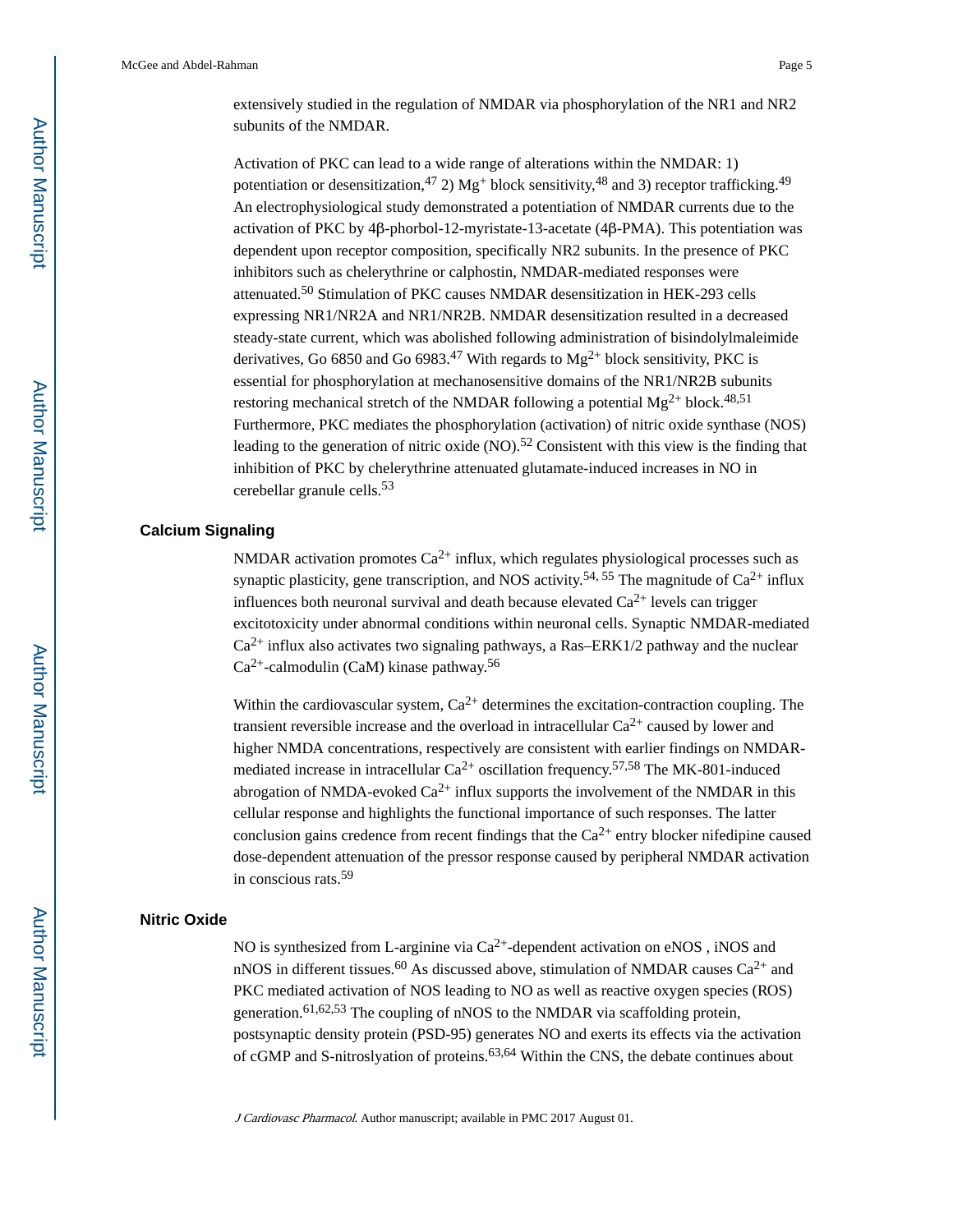the role of NO because both excitatory and inhibitory effects have been reported in numerous investigations including ours.<sup>65,66</sup> Moreover, these opposing responses can be attributed to, but are not limited to, the following factors: anatomical location in the brain, models, sources of NO and the use of anesthesia when using animal models. Interestingly, the use of either NO ( $N^G$ -methyl-L-arginine,  $N^G$ -nitro-L-arginine methyl ester) or NMDA (MK-801 and 6,7-dinitroquinoxaline-2,3-dione) inhibitors reversed the effects caused by NMDAR stimulation in both in vivo and in vitro studies suggesting the reciprocity between NO and NMDA.<sup>65,67</sup> NO reaction with ROS (both generated by NMDAR activation) results in the formation of peroxynitrite,68 which causes mitochondrial dysfunction and cytotoxicity.<sup>69</sup>

Within the periphery, eNOS and nNOS isoforms participate in peripheral cardiovascular regulation via the NO-cGMP-dependent vasodilation.<sup>70</sup> Therefore, their stimulation by NMDAR activation is expected to generate NO and ultimately vasodilation. While not directly investigated, this view might explain the hypotensive response elicited by systemic NMDA administration in anesthetized rats.<sup>44</sup> Importantly, however, the NMDAR signaling and its interaction with NOS might have been confounded by the use of anesthesia in the latter study. In support of this notion are our findings that similar systemic doses of NMDA produced dose-dependent pressor responses in conscious rats along with NO and ROS generation in tissues collected from these rats.42 It is also possible that eNOS and nNOS uncoupling, which generates  $ROS<sub>1</sub><sup>71,72</sup>$  might be facilitated by NMDAR activation. Overall, there are only a few studies that have dealt with these signaling molecules in the peripheral NMDAR-NOS signaling pathway and their impact on blood pressure and heart rate.

Our laboratory previously conducted studies examining NO and ROS as molecular mediators in the peripheral NMDAR-mediated pressor response<sup>42</sup> with a premise based on the ability of central NMDAR-mediated NO generation to increase ROS production.<sup>73</sup> Subsequently, the use of nonspecific (NG-Nitro-L-arginine methyl ester: L-NAME) and specific eNOS ( $N^5$ -(1-Iminoethyl)-L-ornithine dihydrochloride: L-NIO) and nNOS (Npropyl-l-arginine: NPLA) inhibitors highlighted a causal role for the nNOS isoform in the peripheral NMDAR-mediated pressor response, which contradicts the conventional vasodilating action of NO. Therefore, it is likely that nNOS-derived NO reaction with NADPH oxidase (NOX)-derived reactive oxygen species (see below), which results in peroxynitrite formation within the vasculature, is a driving force for the pressor response elicited by peripheral NMDAR activation.

#### **Reactive Oxygen Species (ROS)**

Superoxide, hydroxyl radical and hydrogen peroxide generation occurs during cellular responses and mitochondrial metabolism. NMDAR activation can lead to the production of ROS throughout the CNS.<sup>74,75</sup> Sustained NMDAR activation yields abnormal levels of ROS, which ultimately contribute to cell death.<sup>76,77</sup> There is evidence suggesting the NOX pathway and the conversion of NO to peroxynitrite constitute potential sources of ROS in neurons.<sup>78,79</sup> Brennan *et al* examined the role of the NOX in NMDAR-mediated superoxide production in cultured neurons and those within the mouse hippocampus.80 Superoxide production was increased following the administration of NMDA and was inhibited when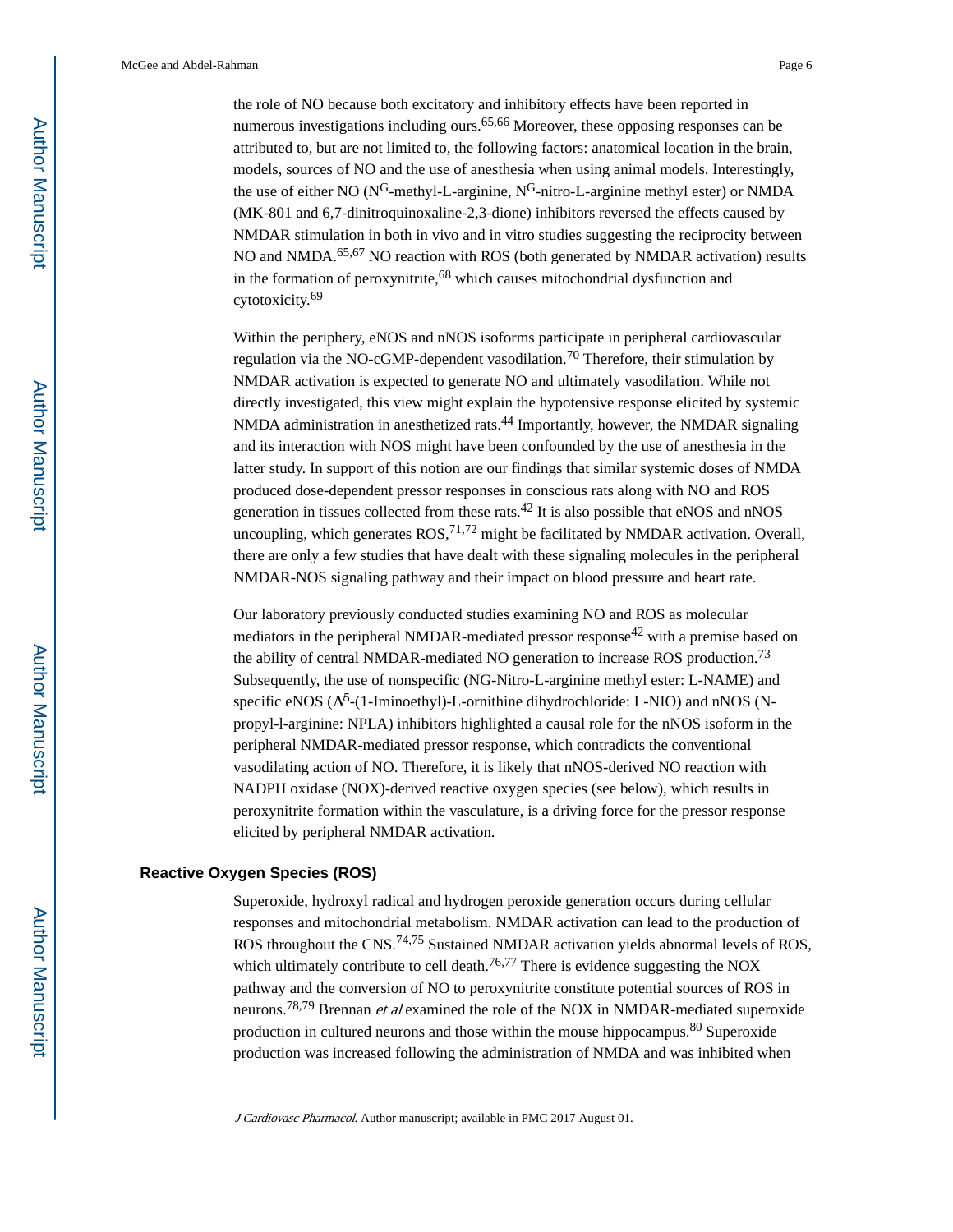apocynin, a NOX inhibitor and neurons lacking the p47phox, an essential subunit of the NOX, were used confirming the NMDAR-NOX signaling pathway.<sup>80</sup>

The NOX2 family is the prototypical NOX and the most widely distributed NOX isoform. NMDAR activation increases NOX2 and NO, which synergistically contribute to ROS generation in  $CNS$ <sup>81</sup> at least partly, via ERK1 activation. This conclusion is supported by the ability of NMDAR antagonists (APV or MK-801), antioxidants such as N-acetyl-Lcysteine (L-NAC), superoxide dismutase (SOD), Mn(III) tetrakis (4-benzoic acid) porphyrin (MnTBAP), catalase or ebselen to reduce or abolish ERK activation caused by NMDA within hippocampal slices.<sup>82</sup> Further, NOX inhibitors abolished NMDAR-mediated ROS production.81,83

Similar to findings within the CNS, peripheral NMDAR activation leads to ROS generation in cardiovascular tissues.<sup>42, 53, 59, 57</sup> Despite the widespread distribution of the different NOX isoforms in cardiovascular tissues,  $84$  the possible contribution of NOX to peripheral NMDAR-mediated ROS and its functional relevance remained unknown until very recently. Data generated in our laboratory showed that pretreatment with the nonspecific NOX inhibitor, apocynin, attenuated the ROS production in vasculature, and pressor response caused by peripheral NMDAR activation.<sup>59</sup> Nevertheless, the exact NOS isoform(s) implicated in this phenomenon remain(s) to be elucidated.

#### **Phosphoinositide 3-Kinase (PI3K)-Akt Signaling**

The phosphoinositide 3-kinase-Akt (PI3K-Akt) signaling pathway plays an important function in the NMDAR-mediated induction of neuronal responses and excitotoxicity,85–87 at least partly, via NOX activation/ROS generation.<sup>80</sup> More specifically, NMDAR induction of  $Ca^{2+}$  influx activates PI3K, and its downstream effector, PKC $\zeta$ , and the latter phosphorylates the NOX2 isoform.<sup>88</sup>

Given that PI3K-Akt-NOX signaling occurs as a result of central NMDAR activation, it is plausible to consider the ability of peripheral NMDAR to mediate similar signaling events in cardiovascular tissues. In the latter, PI3K-Akt signaling contributes to  $Ca^{2+}$  influx  $89,90$  and NO generation via eNOS or  $nNOS$ ,  $91,92$  which highlight the importance of this signaling network in cardiovascular pathophysiology.93,94 However, evidence for implicating this signaling pathway in peripheral NMDAR-mediated cardiovascular responses has only been recently investigated. In vivo and biochemical findings have shown that the PI3K inhibitor, wortmannin significantly attenuated the pressor response, and the associated increases in NO, ROS and NOX activity caused by peripheral NMDAR activation.<sup>59</sup>

#### **MAP Kinase Signaling**

 $Ca<sup>2+</sup>$  influx, which occurs following NMDAR activation, can activate the MAPK signaling pathway.95,96 This signaling pathway consists of different MAPKs. To date, there are three major families of MAPKs: 1) extracellular-signal-regulated protein kinases (ERKs), 2) Jun kinases/SAPK (JNKs) and 3)  $p38.97$  The activation of the MAPKs (ERK, JNK and  $p38$ ) following NMDAR activation<sup>98</sup> can stimulate the synthesis of Wnt proteins, which play a role in neuronal development and plasticity.<sup>99</sup>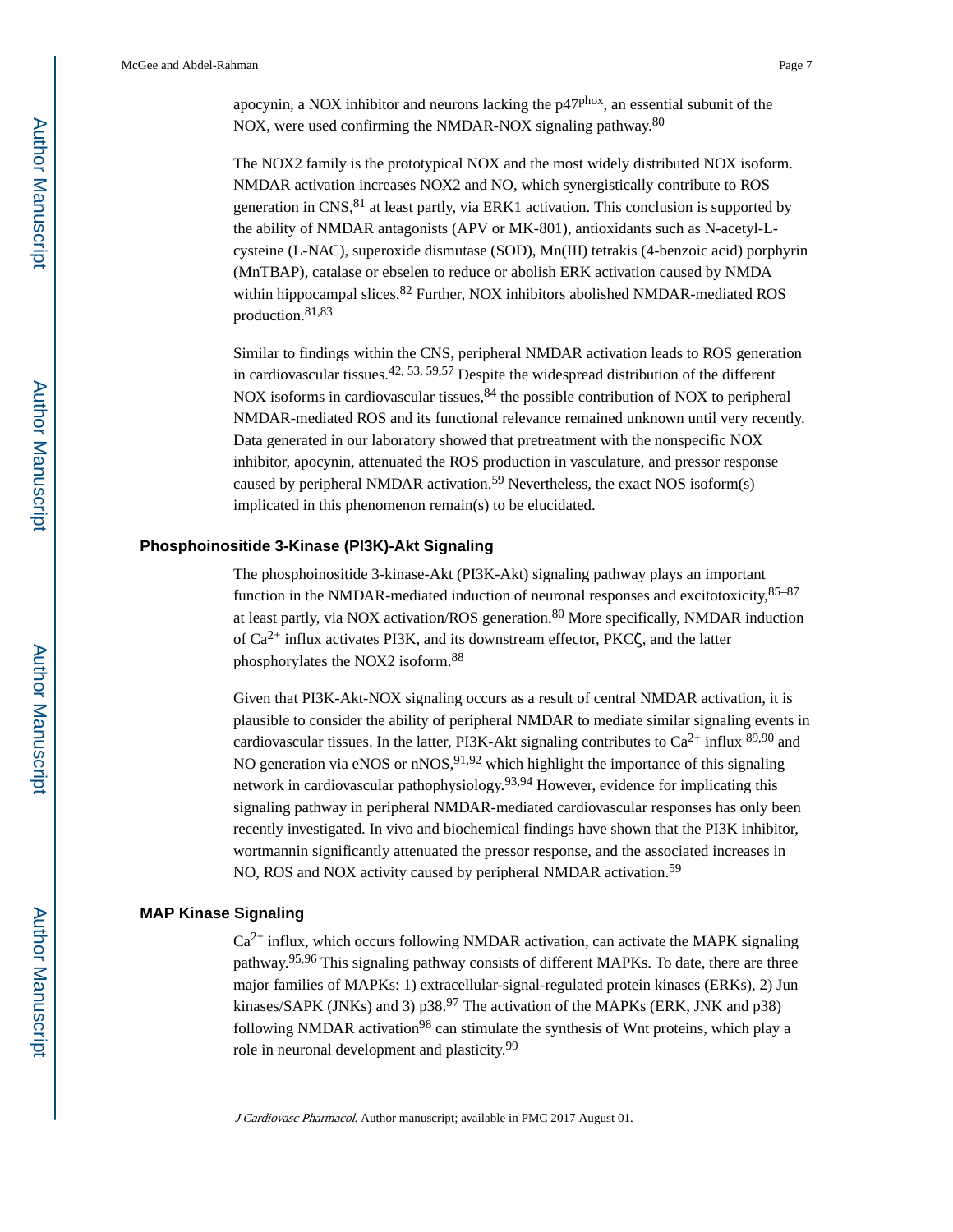Numerous studies have documented rapid ERK phosphorylation following NMDAR activation.<sup>96,100,101</sup> Further, a potential mechanism for ERK activation by NMDAR may depend upon the  $PI3K^{102}$  as discussed earlier. Similar to the JNK or stress activated protein kinases, the p38 MAPK family plays a key role in NMDAR signaling.<sup>103</sup> Outside of the CNS, the MAPKs promote ROS production in cardiovascular tissues.104,105 For example, ERK1/2 phosphorylation is implicated in angiotensin II-evoked oxidative stress and hypertension,<sup>106</sup> and in vascular smooth muscle cell growth and ROS generation.<sup>107</sup>

Both JNK and p38 act as stress-activated kinases and are key mediators of cardiovascular diseases. The MAPK, JNK, which is expressed in the heart and vasculature,  $^{108}$  is implicated in cardiac hypertrophy, ischemia-reperfusion and cardiac remodeling. However, the exact roles in these pathologies are unclear because both protective and detrimental effects depending upon the stimulus have been reported.<sup>109</sup> Within the vasculature, JNK2+3 deletion enhanced contractility in carotid arteries lending support for therapeutic use of JNK inhibitors.<sup>110</sup> As discussed above, p38 plays a pivotal role in hypertension<sup>111,112</sup> perhaps via NOX-generated ROS.113 While a vast number of publications have focused on the role of MAPKs in central NMDAR signaling, very few investigations have dealt with the role of these MAPKs in peripheral NMDAR signaling and function. We present the first evidence of enhanced phosphorylation of Akt, ERK1, JNK and p38 in the vasculature (aortas) collected from male Sprague-Dawley rats during the pressor response elicited by systemic NMDA injections.59 While no pharmacologic inhibitors were used to target each MAPK and to prove causal role for this molecular event in the peripheral NMDAR-mediated cardiovascular responses, these biochemical findings provide a foundation for future in vivo and mechanistic studies. Nevertheless, based on the cardiovascular biology of these kinases, discussed above, it is highly likely that they are implicated in the oxidative stress and subsequent pressor response elicited by peripheral NMDAR activation in conscious rats in our recent studies.

## **Peripheral NMDAR Signaling Modulates the Blood Pressure Effect of Ethanol**

The NMDAR has been suggested as one of the prominent molecular targets for both acute and chronic effects of ethanol.<sup>114</sup> Notably, acute ethanol acts as a noncompetitive NMDAR antagonist whereas chronic ethanol upregulates the NMDAR.115,116 Various studies have dealt with central NMDAR-ethanol interaction including effects on cardiovascular responses.117–120 In contrast, no previous investigations have examined the peripheral NMDAR-ethanol interaction within the cardiovascular system until recently. We recently reported the first investigation on the impact of this interaction on cardiovascular responses such as blood pressure and heart rate and molecular mediators such as NO and ROS in conscious rats.<sup>121</sup>

The findings of this recent investigation on peripheral NMDAR-ethanol interaction showed that: 1) acute ethanol attenuates peripheral pressor and bradycardic responses elicited by NMDA infusion, 2) an increase in vascular oxidative stress contributes to the dampening, by ethanol, of the systemic NMDA-evoked oxidative stress and pressor responses, and 3) NMDAR blockade uncovers ethanol-evoked hypotension. Importantly, the attenuation of peripheral NMDAR-mediated cardiovascular responses was consistent with previous reports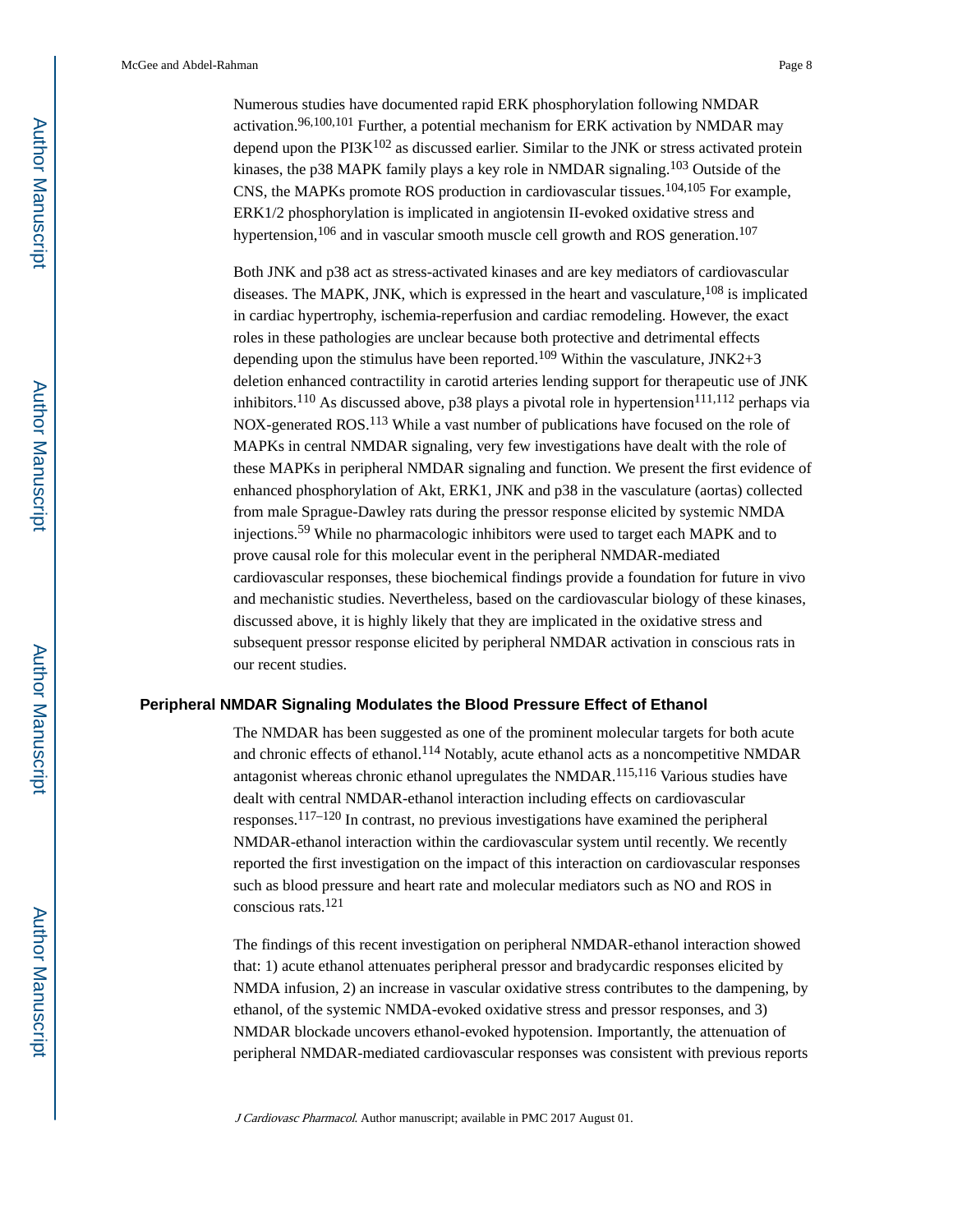on similar findings within cardiovascular regulating brain stem nuclei.<sup>117,118,122</sup> In particular, one prior report compared excitatory receptor agonists, l-glutamate, NMDA, kainic acid or α-amino-2, 3-dihydro-5-methyl-3-oxo-4-isoxazolepropanoic acid in the presence of ethanol and its effect on blood pressure, heart rate and baroreflex sensitivity in urethane-anesthetized Sprague-Dawley rats.<sup>117</sup> Interestingly, systemic (1 g/kg) or intra-NTS (10 μg) ethanol attenuated the cardiovascular and baroreflex responses elicited by central NMDAR activation. In a subsequent study in conscious rats, ethanol blockade of NMDAR in the rostral ventrolateral medulla (RVLM), which also controls central cardiovascular function, was suggested as a mechanism for the ethanol-evoked impairment of baroreflexes.<sup>118</sup> Collectively, the recent investigation, and the previous reports provide new insight into the peripheral NMDA-ethanol interaction.

## **Future Clinically Relevant Studies**

Future studies are warranted to elucidate the role of peripheral NMDAR in chronic ethanolevoked hypertension and in models of human hypertension in the absence and presence of ethanol. First, while central NMDAR signaling might be altered in the SHR, there are currently no studies on vascular or cardiac NMDAR signaling in the SHR, particularly following chronic NMDAR activation or blockade. Based on the findings discussed above, we predict that a heightened vascular NMDAR signaling might contribute to the elevated vascular oxidative stress and vascular resistance in SHRs.53,59 Second, since the original observation by Lian in 1915,  $123$  many studies including ours have shown that chronic heavy ethanol consumption causes sympathetically-mediated hypertension in rodents, $124,125$  which agree with the J-shaped blood pressure effect of chronic ethanol in humans.126 It is intriguing to note that behavioral studies revealed that chronic ethanol administration in rodents upregulates central NMDAR.<sup>116,127,128</sup> It will be important to determine if chronic ethanol administration causes a similar NMDAR upregulation in cardiovascular regulating nuclei. Notably, our recent study implicated RVLM NMDAR in neuronal oxidative stress and sympathoexcitation.129 Therefore, it is possible that NMDAR-dependent sympathoexcitation contributes to chronic ethanol-evoked hypertension. Future studies also need to determine if a similar NMDAR up-regulation occurs in the vasculature and the heart of chronic ethanol-treated rats, and contributes to the development of hypertension. Interestingly, chronic ethanol-evoked hypertension in rats is associated with vascular endothelial oxidative stress and dysfunction.<sup>130</sup> If these predictions are confirmed in models of human essential and ethanol-induced hypertension, selective peripheral NMDAR blockade might be considered a viable antihypertensive agent modality in general and for the treatment of ethanol-induced hypertension in particular. Finally, given the rapidly growing interest in studying sex as a biological variable, it would be important to elucidate peripheral NMDAR signaling in female rats in general as well as under the aforementioned conditions.

## **Conclusion**

Numerous studies have been reported over the past three decades on the role of the NMDAR in neural control of a number of biological functions and neurological disorders. Furthermore, emphasis has also been placed on the central NMDAR interaction with ethanol as the basis for a number of deleterious behavioral as well as cardiovascular effects of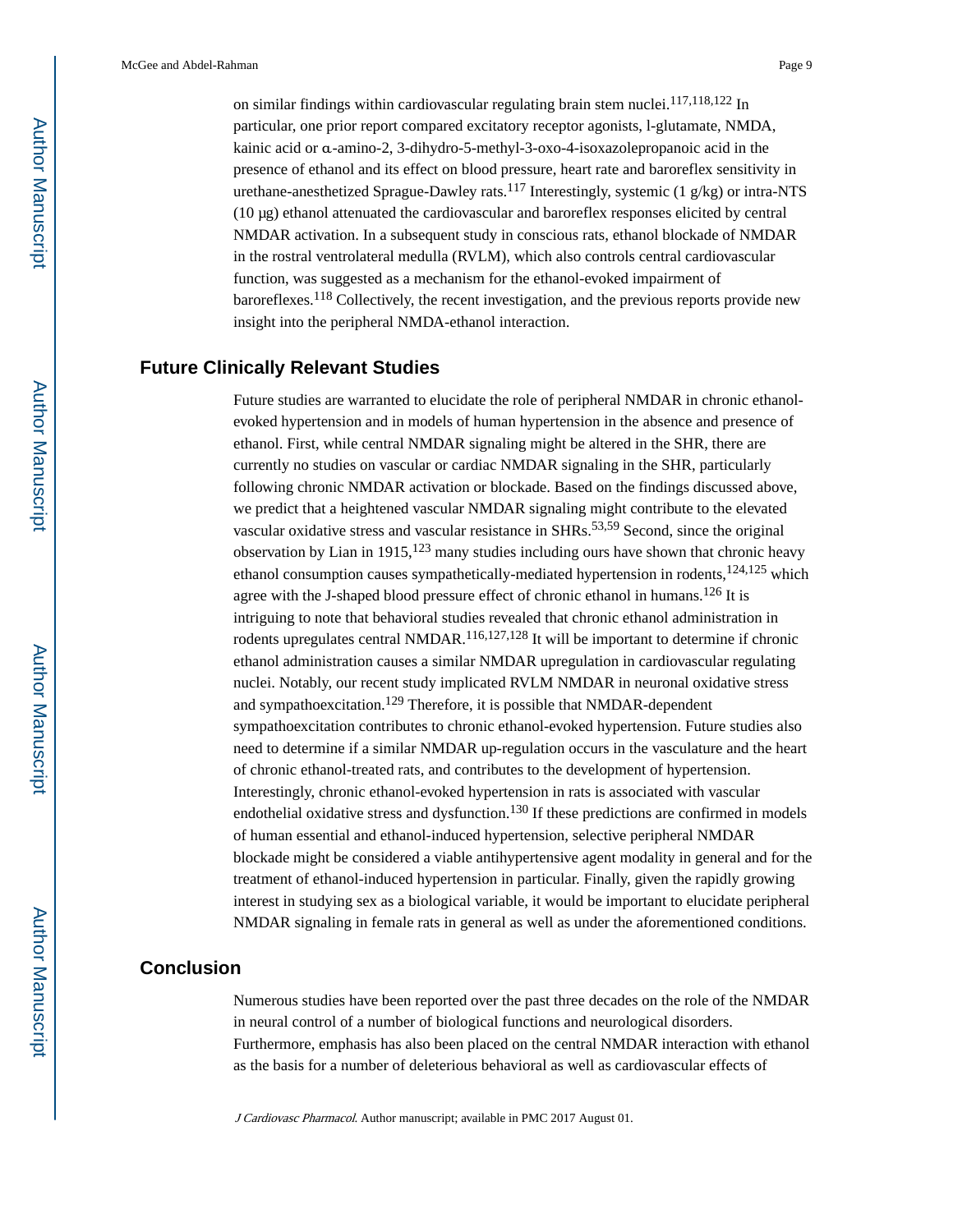ethanol. In recent years, studies have begun to examine the role of NMDAR in various peripheral tissues with scarce reports focusing on the cardiovascular tissues. The presence of the peripheral NMDAR has been confirmed in both the heart and the vasculature; yet, its physiological function remains unknown. This review provides insight into the signaling pathway(s) triggered by peripheral NMDAR in conscious animals and potential contribution of NMDAR signaling to the acute cardiovascular effects of ethanol. Nonetheless, future investigations are required to fully elucidate the role of peripheral NMDAR in pathophysiological conditions, and as a potential therapeutic target.

## **References**

- 1. Pin JP, Duvoisin R. The metabotropic glutamate receptors: structure and functions. Neuropharmacology. 1995; 34:1–26. [PubMed: 7623957]
- 2. Iacovelli L, Bruno V, Salvatore L, et al. Native group-III metabotropic glutamate receptors are coupled to the mitogen-activated protein kinase/phosphatidylinositol-3-kinase pathways. J Neurochem. 2002; 82:216–223. [PubMed: 12124422]
- 3. Niswender CM, Conn PJ. Metabotropic glutamate receptors: physiology, pharmacology, and disease. Annu Rev Pharmacool Toxicol. 2010; 50:295–322.
- 4. Willard SS, Koochekpour S. Glutamate, glutamate receptors, and downstream signaling pathways. Int J Biol Sci. 2013; 9:948–959. [PubMed: 24155668]
- 5. Chater TE, Goda Y. The role of ampa receptors in postsynaptic mechanisms of synaptic plasticity. Front Cell Neurosci. 2014; 8:401. [PubMed: 25505875]
- 6. Lerma J, Marques JM. Kainate receptors in health and disease. Neuron. 2013; 80:292–311. [PubMed: 24139035]
- 7. Lomeli H, Sprengel R, Laurie DJ, et al. The rat delta-1 and delta-2 subunits extend the excitatory amino acid receptor family. FEBS Lett. 1993; 315:318–322. [PubMed: 8422924]
- 8. Orth A, Tapken D, Hollmann M. The delta subfamily of glutamate receptors: characterization of receptor chimeras and mutants. Eur J Neurosci. 2013; 37:1620–1630. [PubMed: 23551821]
- 9. Mayer ML, Armstrong N. Structure and function of glutamate receptor ion channels1. Annu Rev Physiol. 2004; 66:161–81. [PubMed: 14977400]
- 10. Paoletti P, Bellone C, Zhou Q. NMDA receptor subunit diversity: impact on receptor properties, synaptic plasticity and disease. Nat Rev Neurosci. 2013; 14:383–400. [PubMed: 23686171]
- 11. Ulbrich MH, Isacoff EY. Rules of engagement for NMDA receptor subunits. Proc Natl Acad Sci U S A. 2008; 105:14163–14168. [PubMed: 18779583]
- 12. Dingledine R, Borges K, Bowie D, et al. The glutamate receptor ion channels. Pharmacol Rev 1999. 1999; 51:7–62.
- 13. Dryer SE. Glutamate receptors in the kidney. Nephrol Dial Transplant. 2015; 0:1–8.
- 14. Lerma J, Zukin RS, Bennett MV. Glycine decreases desensitization of N-Methyl-D-aspartate (NMDA) receptors expressed in xenopus oocytes and is required for NMDA responses. Proc Natl Acad Sci U S A. 1990; 87:2354–2358. [PubMed: 1690430]
- 15. Martina M, Krasteniakov NV, Bergeron R. D-serine differently modulates NMDA receptor function in rat ca1 hippocampal pyramidal cells and interneurons. J Physiol. 2003; 548:411–423. [PubMed: 12611916]
- 16. Mayer ML. Glutamate receptor ion channels. Curr Opin Neurobiol. 2005; 15:282–288. [PubMed: 15919192]
- 17. Priestley T, Laughton P, Myers J, et al. Pharmacological properties of recombinant human N-Methyl-D-aspartate receptors comprising Nr1a/Nr2a and Nr1a/Nr2b subunit assemblies expressed in permanently transfected mouse fibroblast cells. Mol Pharmacol. 1995; 48:841–848. [PubMed: 7476914]
- 18. Kemp J, Leeson PD. The glycine site of the NMDA receptor-five years on. Trends Pharmacol Sci. 1993; 14:20–25. [PubMed: 8382885]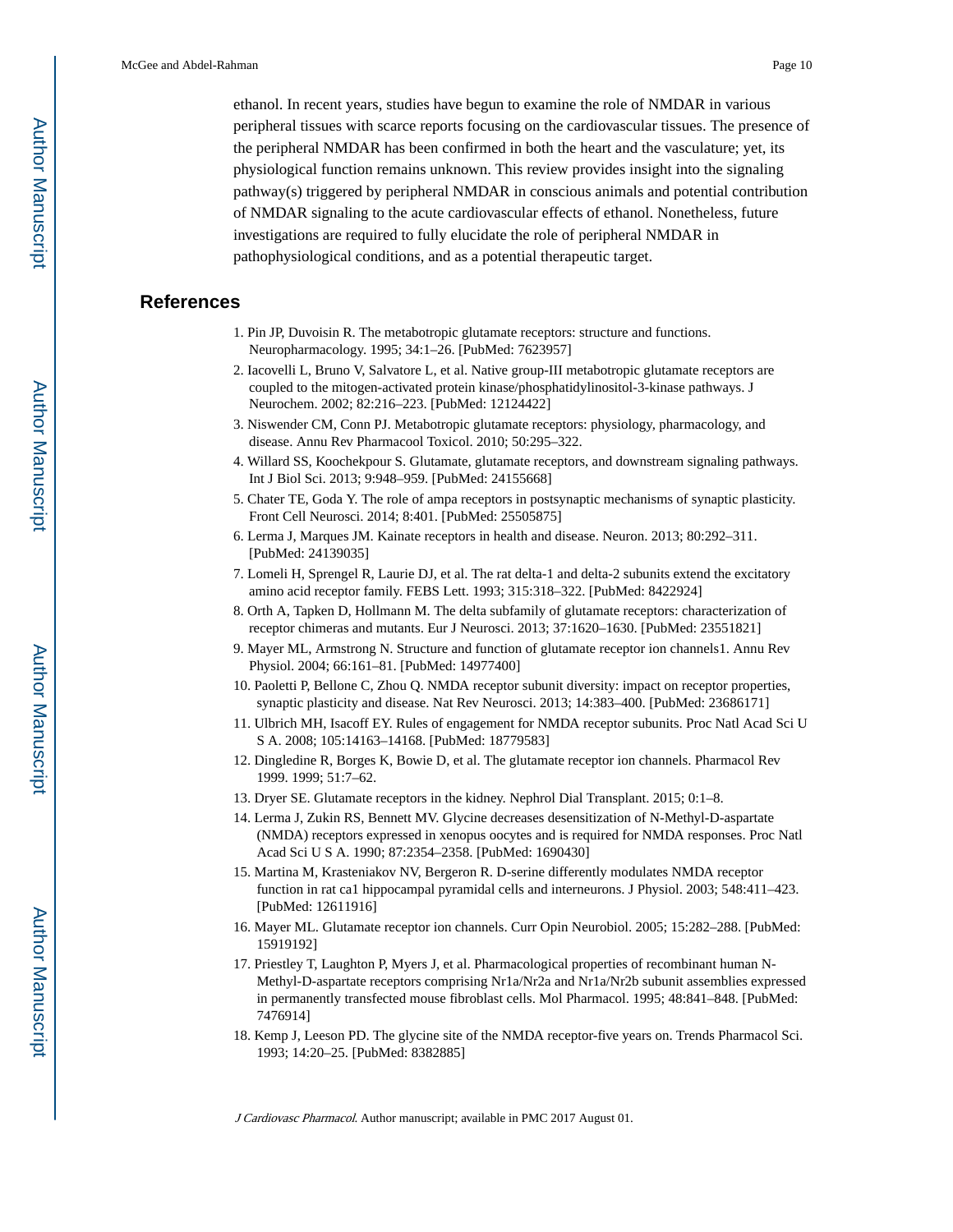- 19. Lewis S, Barres C, Jacob H, et al. Cardiovascular effects of the N-Methyl-D-Aspartate receptor antagonist Mk-801 in conscious rats. Hypertension. 1989; 13:759–765. [PubMed: 2544522]
- 20. Loscher W, Annies R, Honack D. Comparison of competitive and uncompetitive NMDA receptor antagonists with regard to monoaminergic neuronal activity and behavioural effects in rats. Eur J Pharmacol. 1993; 242:263–274. [PubMed: 7904243]
- 21. Wolff K, Winstock AR. Ketamine: from medicine to misuse. CNS Drugs. 2006; 20:199–218. [PubMed: 16529526]
- 22. Hu X–J, Ticku MK. Chronic ethanol treatment upregulates the NMDA receptor function and binding in mammalian cortical neurons. Mol Brain Res. 1995; 30:347–356. [PubMed: 7637584]
- 23. Williams K. Ifenprodil discriminates subtypes of the N-Methyl-D-aspartate receptor: selectivity and mechanisms at recombinant heteromeric receptors. Mol Pharmacol 1993. 1993; 44:851–859.
- 24. Poleszak E, Wo ko S, Serefko A, et al. The effects of ifenprodil on the activity of antidepressant drugs in the forced swim test in mice. Pharmacol Rep. 2014; 66:1031–1036. [PubMed: 25443731]
- 25. Igarashi M, Habata T, Akita H, et al. The Nr2b antagonist, ifenprodil, corrects the L-Dopa-induced deficit of bilateral movement and reduces c-Fos expression in the subthalamic nucleus of hemiparkinsonian rats. J Neurosci Res. 2015; (96):45–53.
- 26. Nagele P, Metz LB, Crowder CM. Nitrous oxide (N2O) requires the N-Methyl-D-aspartate receptor for its action in caenorhabditis elegans. Proc Natl Acad Sci US A. 2004; 101:8791–8796.
- 27. Traynelis SF, Wollmuth LP, McBain CJ, et al. Glutamate receptor ion channels: structure, regulation, and function. Pharmacol Rev. 2010; 62:405–496. [PubMed: 20716669]
- 28. Inagaki N, Kuromi H, Gonoi T, et al. Expression and role of ionotropic glutamate receptors in pancreatic islet cells. FASEB J. 1995; 9(8):686–891. [PubMed: 7768362]
- 29. Gu Y, Genever PG, Skerry TM, et al. The NMDA type glutamate receptors expressed by primary rat osteoblasts have the same electrophysiological characteristics as neuronal receptors. Calcif Tissue Int. 2002; 70:194–203. [PubMed: 11907717]
- 30. Hinoi E, Fujimori S, Yoneda Y. Modulation of cellular differentiation by N-Methyl-D-aspartate receptors in osteoblasts. FASEB J. 2003; 17(11):1532–1534. [PubMed: 12824297]
- 31. Fujita H, Hinoi E, Nakatani E, et al. Possible modulation of process extension by N-Methyl-Daspartate receptor expressed in osteocytic Mlo-Y4 Cells. J Pharmcol Sci. 2012; 119:112–116.
- 32. Chen J, Zheng Y, Xiong H, et al. NMDA receptors are involved in the regulation of BMP4 mediated survival in rat cochlear epithelial cells. Neurosci Lett. 2014; 566(0):275–279. [PubMed: 24637016]
- 33. Morhenn VB, Murakami M, O'Grady T, et al. Characterization of the expression and function of N-Methyl-D-aspartate receptor in keratinocytes. Exp Dermatol. 2004; 13:505–511. [PubMed: 15265015]
- 34. Dingledine R, Conn PJ. Peripheral glutamate receptors: molecular biology and role in taste sensation. J Nutr. 2000; 130:1039S–1042S. [PubMed: 10736377]
- 35. Said, S. Glutamate receptor activation in the pathogenesis of acute lung injury. In: Bhattacharya, J., editor. Cell Signaling in Vascular Inflammation. Humana Press; 2005. p. 47-50.
- 36. Ma MC, Huang HS, Chen YS, et al. Mechanosensitive N-Methyl-D-aspartate receptors contribute to sensory activation in the rat renal pelvis. Hypertension. 2008; 52:938–944. [PubMed: 18809793]
- 37. Gonzalez-Cadavid NF, Ryndin I, Vernet D, et al. Presence of NMDA receptor subunits in the male lower urogenital tract. J Androl. 2000; 21:566–578. [PubMed: 10901443]
- 38. Bozic M, Valdivielso JM. The potential of targeting NMDA receptors outside the CNS. Expert Opin Ther Targets. 2015; 19:399–413. [PubMed: 25495517]
- 39. Hinoi E, Takarada T, Ueshima T, et al. Glutamate signaling in peripheral tissues. Eur J Biochem. 2004; 271:1–13. [PubMed: 14686914]
- 40. Leung JC, Travis BR, Verlander JW, et al. Expression and developmental regulation of the NMDA receptor subunits in the kidney and cardiovascular system. Am J Physiol Regul Integr Comp Physiol. 2002; 283:R964–R971. [PubMed: 12228067]
- 41. Seeber S, Becker K, Rau T, et al. Transient expression of NMDA receptor subunit NR2B in the developing rat heart. J Neurochem. 2000; 75:2472–2477. [PubMed: 11080199]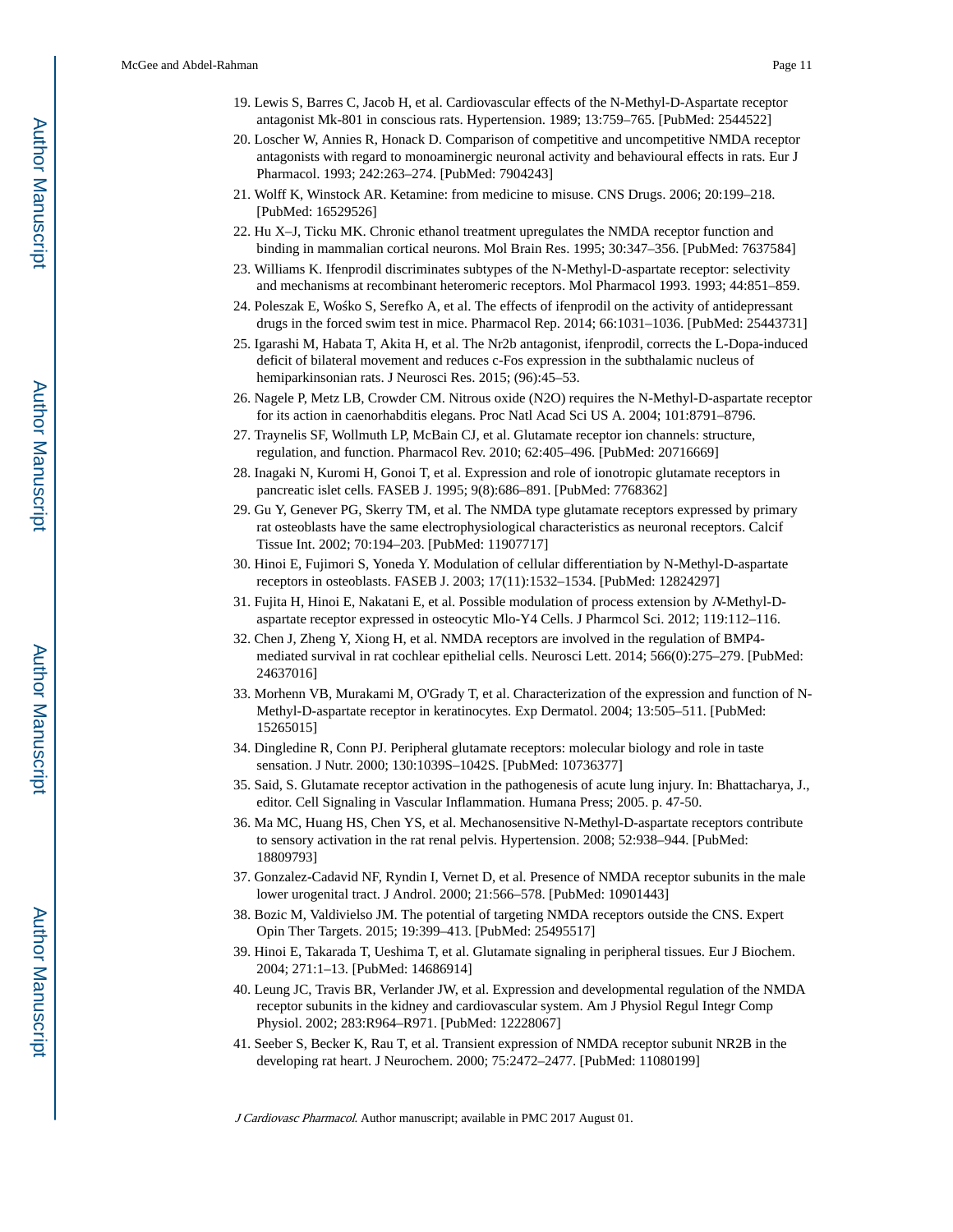- 42. McGee MA, Abdel-Rahman AA. Enhanced vascular neuronal nitric-oxide synthase-derived nitricoxide production underlies the pressor response caused by peripheral N-Methyl-D-aspartate receptor activation in conscious rats. J Pharmacol Exp Ther. 2012; 342:461–471. [PubMed: 22580349]
- 43. Chen H, Fitzgerald R, Brown A, et al. Identification of a homocysteine receptor in the peripheral endothelium and its role in proliferation. J Vasc Surg. 2005; 41:853–860. [PubMed: 15886671]
- 44. Sitniewska EM, Wi niewska RJ, Wi niewski K. The role of ionotropic receptors of glutaminic acid in cardiovascular system. Amino Acids. 2003; 24:397–403. [PubMed: 12768502]
- 45. Shi S, Liu TAO, Li Y, et al. Chronic N-Methyl-D-Aspartate receptor activation induces cardiac electrical remodeling and increases susceptibility to ventricular arrhythmias. PACE Pacing Clin Electrophysiol. 2014; 37:1367–1377. [PubMed: 24888504]
- 46. D'Amico M, Di Filippo C, Rossi F, et al. Arrhythmias induced by myocardial ischaemiareperfusion are sensitive to ionotropic excitatory amino acid receptor antagonists. Eur J Pharmacol. 1999; 366:167–174. [PubMed: 10082197]
- 47. Jackson MF, Konarski JZ, Weerapura M, et al. Protein kinase c enhances glycine-insensitive desensitization of NMDA receptors independently of previously identified protein kinase c sites. J Neurochem. 2006; 96:1509–1518. [PubMed: 16417568]
- 48. Singh P, Doshi S, Spaethling JM, et al. N-Methyl-D-aspartate receptor mechanosensitivity is governed by C terminus of NR2B subunit. J Biol Chem. 2012; 287:4348–4359. [PubMed: 22179603]
- 49. Yan JZ, Xu Z, Ren SQ, et al. Protein kinase C promotes N-Methyl-D-aspartate (NMDA) receptor trafficking by indirectly triggering calcium/calmodulin-dependent protein kinase Ii (Camkii) autophosphorylation. J Biol Chem. 2011; 286:25187–25200. [PubMed: 21606495]
- 50. Lu WY, Xiong ZG, Lei S, et al. G-protein-coupled receptors act via protein kinase C and Src to regulate NMDA receptors. Nat Neurosci. 1999; 2:331–338. [PubMed: 10204539]
- 51. Zhang L, Rzigalinski BA, Ellis EF, et al. Reduction of voltage-dependent Mg2+ blockade of NMDA current in mechanically injured neurons. Science. 1996; 274:1921–1923. [PubMed: 8943207]
- 52. Okada D. Protein kinase C modulates calcium sensitivity of nitric oxide synthase in cerebellar slices. J Neurochem. 1995; 64:1298–1304. [PubMed: 7532210]
- 53. Gunasekar PG, Kanthasamy AG, Borowitz JL, et al. NMDA receptor activation produces concurrent generation of nitric oxide and reactive oxygen species: implications for cell death. J Neurochem. 1995; 65:2016–2021. [PubMed: 7595485]
- 54. Muñoz P, Humeres A, Elgueta C, et al. Iron mediates N-Methyl-D-aspartate receptor-dependent stimulation of calcium-induced pathways and hippocampal synaptic plasticity. J Biol Chem. 2011; 286:13382–13392. [PubMed: 21296883]
- 55. Moosmang S, Haider N, Klugbauer N, et al. Role of hippocampal Cav1.2 Ca2+ channels in NMDA receptor-independent synaptic plasticity and spatial memory. J Neurosci. 2005; 25:9883–9892. [PubMed: 16251435]
- 56. Hardingham GE, Bading H. The yin and yang of NMDA receptor signalling. Trends Neurosci. 2003; 26:81–89. [PubMed: 12536131]
- 57. Gao X, Xu X, Pang J, et al. NMDA receptor activation induces mitochondrial dysfunction, oxidative stress and apoptosis in cultured neonatal rat cardiomyocytes. Physiol Res. 2007; 56:559– 569. [PubMed: 16925458]
- 58. Winter CR, Baker RC. L-glutamate-induced changes in intracellular calcium oscillation frequency through non-classical glutamate receptor binding in cultured rat myocardial cells. Life Sci. 1995; 57:1925–1934. [PubMed: 7475942]
- 59. McGee MA, Abdel-Rahman AA. Enhanced vascular PI3k/Akt-Nox signaling underlies the peripheral NMDA-mediated pressor response in conscious rats. J Cardiovasc Pharmacol. 2014; 63:395–405. [PubMed: 24336015]
- 60. Tennyson Andrew G, Lippard Stephen J. Generation, translocation, and action of nitric oxide in living systems. Chem Biol. 2011; 18:1211–20. [PubMed: 22035790]
- 61. Ferraro G, Sardo P. Nitric oxide and brain hyperexcitability. In Vivo. 2004; 18:357–366. [PubMed: 15341192]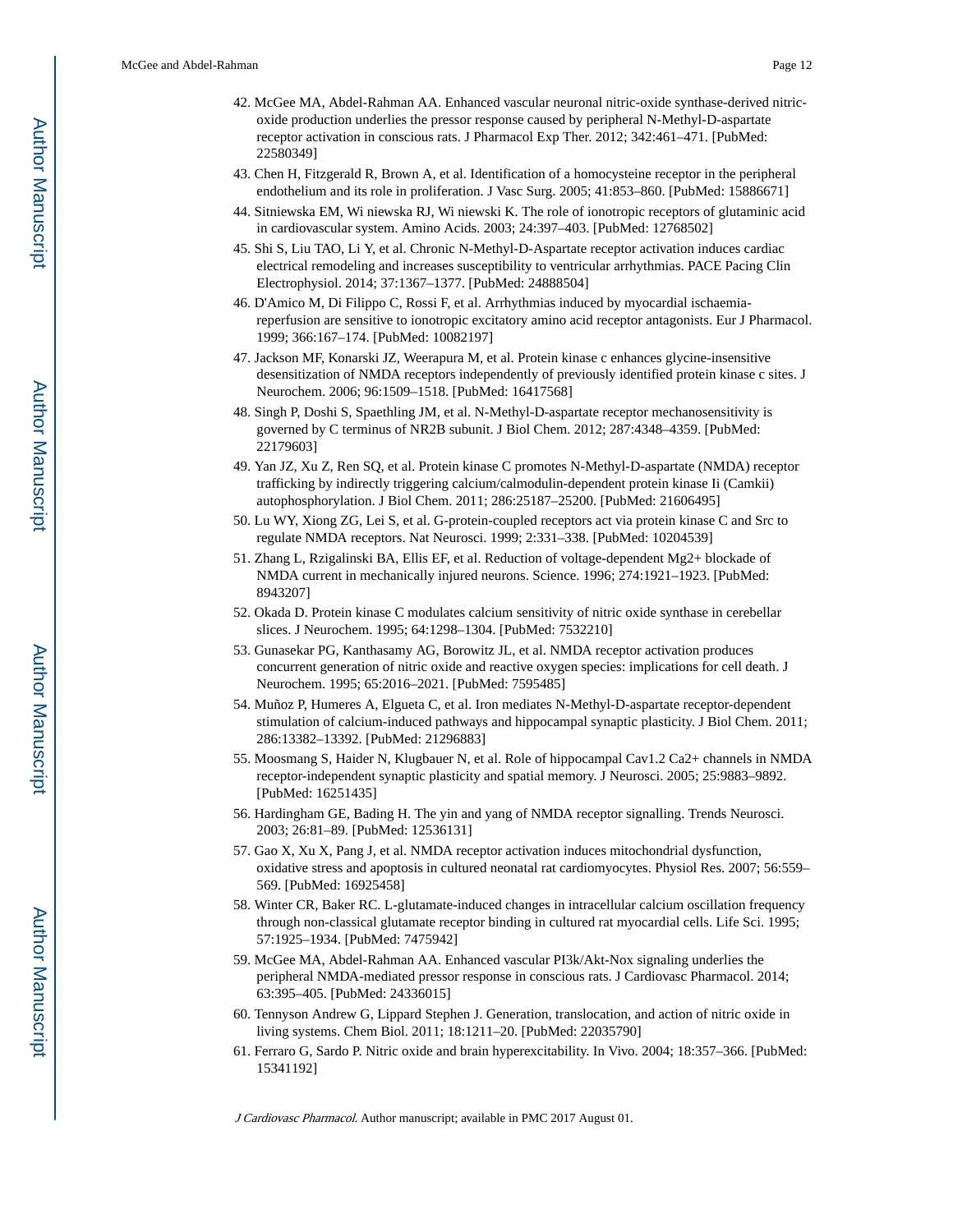- 62. Knowles RG, Palacios M, Palmer RM, et al. Formation of nitric oxide from L-arginine in the central nervous system: a transduction mechanism for stimulation of the soluble guanylate cyclase. Proc Natl Acad Sci USA. 1989; 86:5159–62. [PubMed: 2567995]
- 63. Chowdhary S, Townend JN. Role of nitric oxide in the regulation of cardiovascular autonomic control. Clin Sci. 1999; 97:5–17. [PubMed: 10369789]
- 64. Tang LJ, Li C, Hu SQ, et al. S-nitrosylation of C-Src via NMDAR-nNOS module promotes C-Src activation and NR2a phosphorylation in cerebral ischemia/reperfusion. Mol Cell Biochem. 2012; 365:363–377. [PubMed: 22422045]
- 65. Lo WC, Lin HC, Ger LP, et al. Cardiovascular effects of nitric oxide and N-Methyl-D-aspartate receptors in the nucleus tractus solitarii of rats. Hypertension. 1997; 30:1499–503. [PubMed: 9403573]
- 66. Matsuo I, Hirooka Y, Hironaga K, et al. Glutamate release via NO production evoked by NMDA in the NTS enhances hypotension and bradycardia in vivo. Am J Physiol Regul Integr Comp Physiol. 2001; 280:R1285–R1291. [PubMed: 11294745]
- 67. Lin HC, Wan FJ, Tseng CJ. Modulation of cardiovascular effects produced by nitric oxide and ionotropic glutamate receptor interaction in the nucleus tractus solitarii of rats. Neuropharmacology. 1999; 38:935–941. [PubMed: 10428412]
- 68. Pacher, Pl; Beckman, JS.; Liaudet, L. Nitric oxide and peroxynitrite in health and disease. Physiol Rev. 2007; 87:315–424. [PubMed: 17237348]
- 69. Radi R. Peroxynitrite, a stealthy biological oxidant. J Biol Chem. 2013; 288:26464–26472. [PubMed: 23861390]
- 70. Jin R, Loscalso J. Vascular nitric oxide: formation and function. J Blood Med. 2010:147–162. [PubMed: 21572574]
- 71. Chen C, Druhan L, Varadharaj S, et al. Phosphorylation of endothelial nitric-oxide synthase regulates superoxide generation from the enzyme. J Biol Chem. 2008; 283:27038–27047. [PubMed: 18622039]
- 72. Forstermann U, Sessa WC. Nitric oxide synthases: regulation and function. Eur Heart J. 2012; 33:829–837. [PubMed: 21890489]
- 73. Chianca DA Jr, Lin LH, et al. NMDA receptors in nucleus tractus solitarii are linked to soluble guanylate cyclase. Am J Physiol Heart Circ Physiol. 2004; 286:H1521– H1527. [PubMed: 15020305]
- 74. Boldyrev AA, Carpenter DO, Huentelman MJ, et al. Sources of reactive oxygen species production in excitotoxin-stimulated cerebellar granule cells. Biochem Biophys Res Commun. 1999; 256:320–324. [PubMed: 10079182]
- 75. Lafon-Cazal M, Pietri S, Culcasi M, et al. NMDA-dependent superoxide production and neurotoxicity. Nature. 1993; 364:535–537. [PubMed: 7687749]
- 76. Reynolds IJ, Hastings TG. Glutamate induces the production of reactive oxygen species in cultured forebrain neurons following NMDA receptor activation. J Neurosci. 1995; 15:3318–3327. [PubMed: 7751912]
- 77. Choi DW. Ionic dependence of glutamate neurotoxicity. J Neurosci. 1987; 7:369–379. [PubMed: 2880938]
- 78. Bedard K, Krause K-H. The Nox family of ROS-generating NADPH oxidases: physiology and pathophysiology. Physiol Rev. 2007; 87:245–313. [PubMed: 17237347]
- 79. Wingler K, Hermans JJR, et al. Nox1, 2, 4, 5: counting out oxidative stress. Br J Pharmacol. 2011; 164:866–883. [PubMed: 21323893]
- 80. Brennan AM, Won Suh S, Joon Won S, et al. NADPH oxidase is the primary source of superoxide induced by NMDA receptor activation. Nat Neurosci. 2009; 12:857–863. [PubMed: 19503084]
- 81. Girouard H, Wang G, Gallo EF, et al. NMDA receptor activation increases free radical production through nitric oxide and Nox2. J Neurosci. 2009; 29:2545–2552. [PubMed: 19244529]
- 82. Kishida KT, Pao M, Holland SM, et al. NADPH oxidase is required for NMDA receptor-dependent activation of ERK in hippocampal area Ca1. J Neurochem. 2005; 94:299–306. [PubMed: 15998281]
- 83. Guemez-Gamboa A, Estrada-Sánchez AM, Montiel T, et al. Activation of Nox2 by the stimulation of ionotropic and metabotropic glutamate receptors contributes to glutamate neurotoxicity in vivo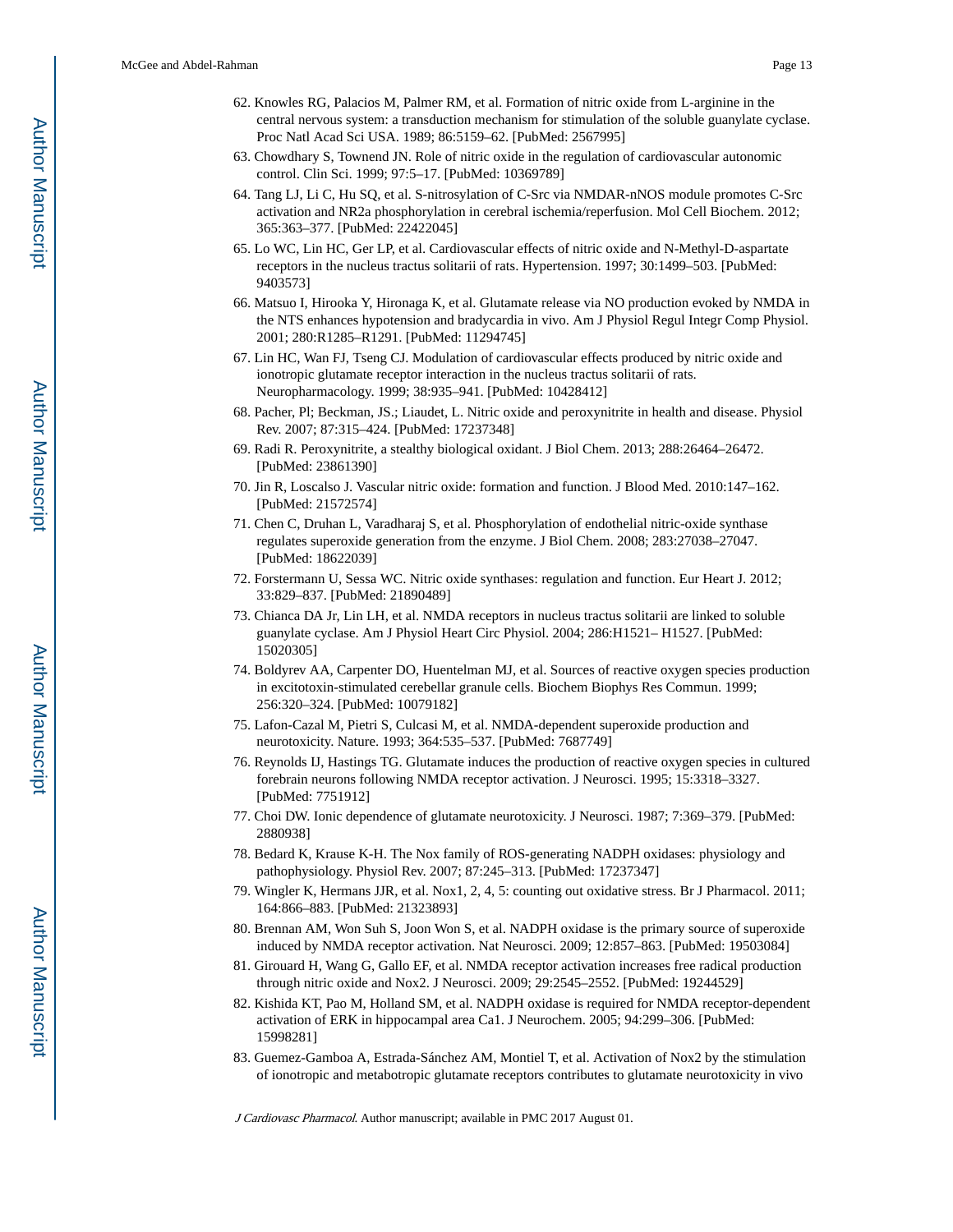through the production of reactive oxygen species and calpain activation. J Neuropathol Exp Neurol. 2011; 70:1020–1035. [PubMed: 22002428]

- 84. Cave AC, Brewer AC, Narayanapanicker A, et al. NADPH oxidases in cardiovascular health and disease. Antioxid Redox Signal. 2006; 8:691–728. [PubMed: 16771662]
- 85. Sutton G, Chandler LJ. Activity-dependent NMDA receptor-mediated activation of protein kinase B/Akt in cortical neuronal cultures. J Neurochem. 2002; 82:1097–1105. [PubMed: 12358757]
- 86. de Araujo Herculano B, Vandresen-Filho S, Martins WC, et al. NMDA preconditioning protects against quinolinic acid-induced seizures via PKA, PI3k and MAPK/ERK signaling pathways. Behav Brain Res. 2011; 219:92–97. [PubMed: 21185872]
- 87. Miao B, Yin XH, Pei DS, et al. Neuroprotective effects of preconditioning ischemia on ischemic brain injury through down-regulating activation of JNK1/2 via N-Methyl-D-aspartate receptormediated Akt1 activation. J Biol Chem. 2005; 280:21693–21699. [PubMed: 15797868]
- 88. Brennan-Minnella AM, Shen Y, El-Benna J, et al. Phosphoinositide 3-kinase couples NMDA receptors to superoxide release in excitotoxic neuronal death. Cell Death Dis. 2013; 4:e580. [PubMed: 23559014]
- 89. Viard P, Butcher AJ, Halet G, et al. PI3K promotes voltage-dependent calcium channel trafficking to the plasma membrane. Nat Neurosci. 2004; 7:939–946. [PubMed: 15311280]
- 90. Macrez N, Mironneau C, Carricaburu V, et al. Phosphoinositide 3-kinase isoforms selectively couple receptors to vascular L-type Ca2+ channels. Circ Res. 2001; 89:692–699. [PubMed: 11597992]
- 91. Morello F, Perino A, Hirsch E. Phosphoinositide 3-kinase signalling in the vascular system. Cardiovasc Res. 2009; 82:261–271. [PubMed: 19038971]
- 92. El-Mas M, Fan M, Abdel-Rahman A. Facilitation of myocardial PI3K/Akt/nNOS signaling contributes to ethanol-evoked hypotension in female rats. Alcohol Clin Exp Res. 2009; 33:1158– 1168. [PubMed: 19389198]
- 93. Dimmeler S, Fleming I, Fisslthaler B, et al. Activation of nitric oxide synthase in endothelial cells by Akt-dependent phosphorylation. Nature. 1999; 399:601–605. [PubMed: 10376603]
- 94. Hers I, Vincent EE, Tavaré JM. Akt signalling in health and disease. Cellular Signalling. 2011; 23:1515–1527. [PubMed: 21620960]
- 95. Sala C, Rudolph-Correia S, Sheng M. Developmentally regulated NMDA receptor-dependent dephosphorylation of camp response element-binding protein (CREB) in hippocampal neurons. J Neurosci. 2000; 20:3529–3536. [PubMed: 10804193]
- 96. Wang JQ, Fibuch EE, Mao L. Regulation of mitogen-activated protein kinases by glutamate receptors. J Neurochem. 2007; 100:1–11. [PubMed: 17018022]
- 97. Zhang W, Liu HT. MAPK signal pathways in the regulation of cell proliferation in mammalian cells. Cell Res. 2002; 12:9–18. [PubMed: 11942415]
- 98. Kurino M, Fukunaga K, Ushio Y, et al. Activation of mitogen-activated protein kinase in cultured rat hippocampal neurons by stimulation of glutamate receptors. J Neurochem. 1995; 65:1282– 1289. [PubMed: 7643105]
- 99. Li Y, Li B, Wan X, et al. NMDA receptor activation stimulates transcription-independent rapid WNT5a protein synthesis via the MAPK signaling pathway. Mol Brain. 2012; 5:1. [PubMed: 22217152]
- 100. Tian X, Gotoh T, Tsuji K, et al. Developmentally regulated role for Ras-Grfs in coupling NMDA glutamate receptors to Ras, ERK and CREB. EMBO J. 2004; 23:1567–1575. [PubMed: 15029245]
- 101. Ivanov A, Pellegrino C, Rama S, et al. Opposing role of synaptic and extrasynaptic NMDA receptors in regulation of the extracellular signal-regulated kinases (ERK) activity in cultured rat hippocampal neurons. J Physiol. 2006; 572:789–798. [PubMed: 16513670]
- 102. Perkinton MS, Ip J, Wood GL, et al. Phosphatidylinositol 3-kinase is a central mediator of NMDA receptor signalling to MAP kinase (ERK1/2), Akt/Pkb and Creb in striatal neurones. J Neurochem. 2002; 80:239–54. [PubMed: 11902114]
- 103. Xiao L, Hu C, Feng C, et al. Switching of N-Methyl-D-aspartate (NMDA) receptor-favorite intracellular signal pathways from ERK1/2 protein to p38 mitogen-activated protein kinase leads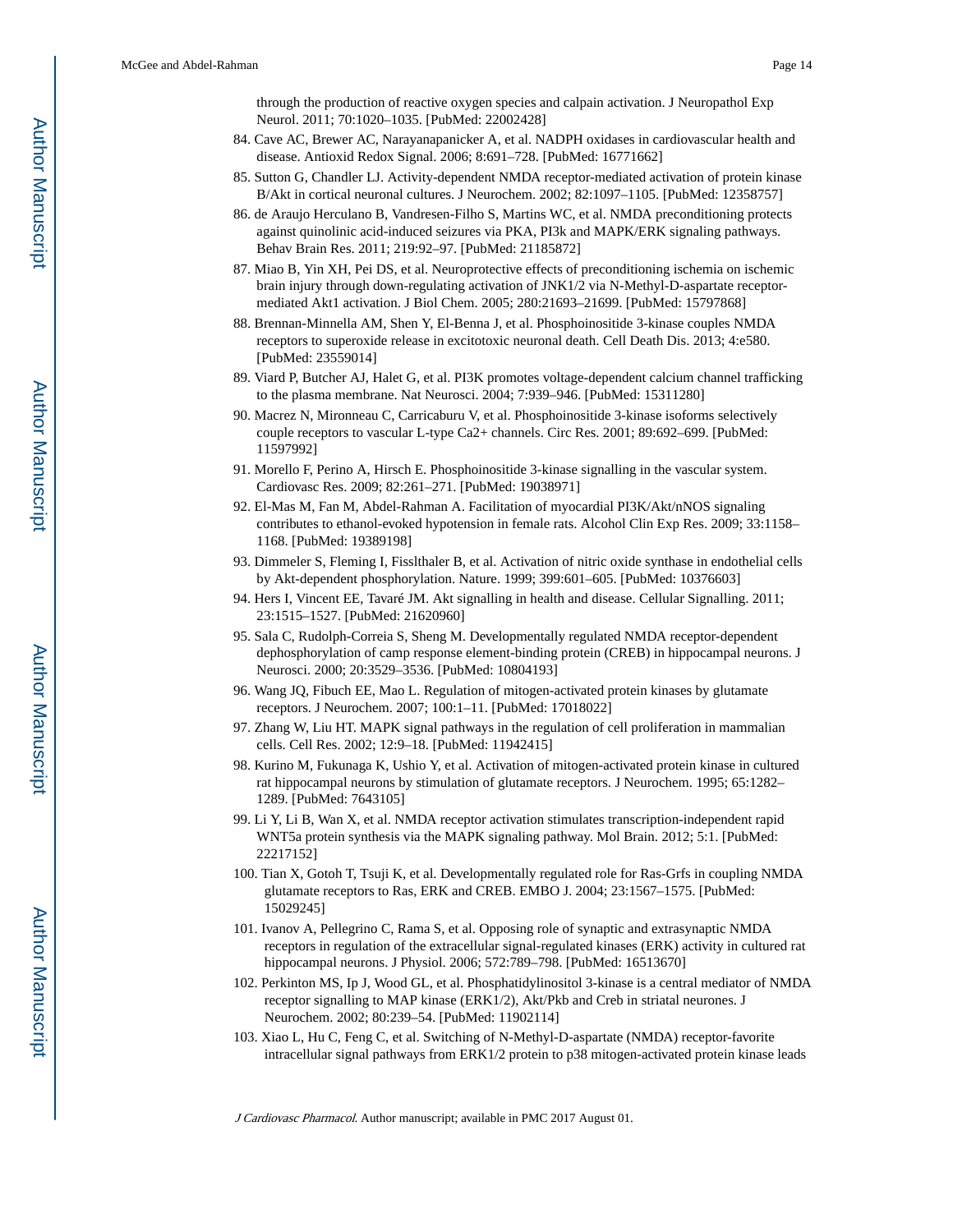to developmental changes in NMDA neurotoxicity. J Biol Chem. 2011; 286:20175–20193. [PubMed: 21474451]

- 104. Yoshizumi M, Tsuchiya K, Tamaki T. Signal transduction of reactive oxygen species and mitogen-activated protein kinases in cardiovascular disease. J Med Invest. 2001; 48:11–24. [PubMed: 11286012]
- 105. Muslin AJ. MAPK signalling in cardiovascular health and disease: molecular mechanisms and therapeutic targets. Clin Sci (Lond). 2008; 115:203–218. [PubMed: 18752467]
- 106. Papparella I, Ceolotto G, Lenzini L, et al. Angiotensin II-induced over-activation of P47phox in fibroblasts from hypertensives: which role in the enhanced ERK1/2 responsiveness to angiotensin II. J Hypertens. 2005; 23:793–800. [PubMed: 15775784]
- 107. Roberts R. The extracellular-regulated kinase pathway: a potential therapeutic target in hypertension. J Exp Pharmacol. 2012; 4:77–83. [PubMed: 27186119]
- 108. Davis RJ. Signal transduction by the JNK group of MAP kinases. Cell. 2000; 103:239–252. [PubMed: 11057897]
- 109. Rose BA, Force T, Wang Y. Mitogen-activated protein kinase signaling in the heart: angels versus demons in a heart-breaking tale. Physiol Rev. 2010; 90:1507–1546. [PubMed: 20959622]
- 110. Laukeviciene A, Brecht S, Kevelaitis E, et al. Enhanced contractility of small blood vessels in JNK knockout mice. Eur J Pharm Sci. 2006; 29:335–9. [PubMed: 16949803]
- 111. Ju H, Behm DJ, Nerurkar S, et al. p38 MAPK inhibitors ameliorate target organ damage in hypertension: part 1. p38 MAPK-dependent endothelial dysfunction and hypertension. J Pharm Exp Ther. 2003; 307:932–938.
- 112. Martin ED, Bassi R, Marber MS. p38 MAPK in cardioprotection are we there yet? Br J Pharmacol. 2015; 172:2101–2113. [PubMed: 25204838]
- 113. Bao W, Behm DJ, Nerurkar SS, et al. Effects of p38 MAPK inhibitor on angiotensin II-dependent hypertension, organ damage, and superoxide anion production. J Cardiovasc Pharmacol. 2007; 49:362–368. [PubMed: 17577100]
- 114. Xu M, Smothers CT, Trudell JR, et al. Ethanol inhibition of spontaneously active N-Methyl-Daspartate receptors. J Pharm Exp Ther. 2011; 17 111.187179.
- 115. Chandrasekar R. Alcohol and NMDA receptor: current research and future direction. Front Mol Neurosci. 2013; 6:14. [PubMed: 23754976]
- 116. Xiang Y, Kim KY, Gelernter J, et al. Ethanol upregulates NMDA receptor subunit gene expression in human embryonic stem cell-derived cortical neurons. PLoS One. 2015; 10:e0134907. [PubMed: 26266540]
- 117. El-Mas MM, Abdel-Rahman AA. Role of NMDA and non-NMDA receptors in the nucleus tractus solitarius in the depressant effect of ethanol on baroreflexes. J Pharm Exp Ther. 1993; 266:602–610.
- 118. Mao L, Abdel-Rahman AA. Blockade of L-glutamate receptors in the rostral ventrolateral medulla contributes to ethanol-evoked impairment of baroreflexes in conscious rats. Brain Res Bull. 1995; 37:513–521. [PubMed: 7633899]
- 119. Allgaier C. Ethanol sensitivity of NMDA receptors. Neurochem Int. 2002; 41:377–382. [PubMed: 12213224]
- 120. Zhao Y, Ren H, Dwyer DS, et al. Different sites of alcohol action in the NMDA receptor Glun2a and Glun2b subunits. Neuropharmacology. 2015; 97:240–250. [PubMed: 26051400]
- 121. McGee MA, Abdel-Rahman AA. Ethanol attenuates peripheral NMDA-mediated vascular oxidative stress and pressor response. Alcohol. 2015; 49:499–506. [PubMed: 25986731]
- 122. El-Mas MM, Abdel-Rahman AA. Sexually dimorphic hemodynamic effects of intragastric ethanol in conscious rats. Clin Exp Hypertens. 1999; 21:1429–1445. [PubMed: 10574422]
- 123. Lian C. L'alcoholisme, cause d'hypertension arterielle. Bull Acad Natl Med. 1915; 74:525–528.
- 124. Marchi KC, Muniz JJ, Tirapelli CR. Hypertension and chronic ethanol consumption: what do we know after a century of study? World J Cardiol. 2014; 6:283–294. [PubMed: 24944758]
- 125. Abdel-Rahman A, Wooles W. Ethanol-induced hypertension involves impairment of baroreceptors. Hypertension. 1987; 10:67–73. [PubMed: 3596770]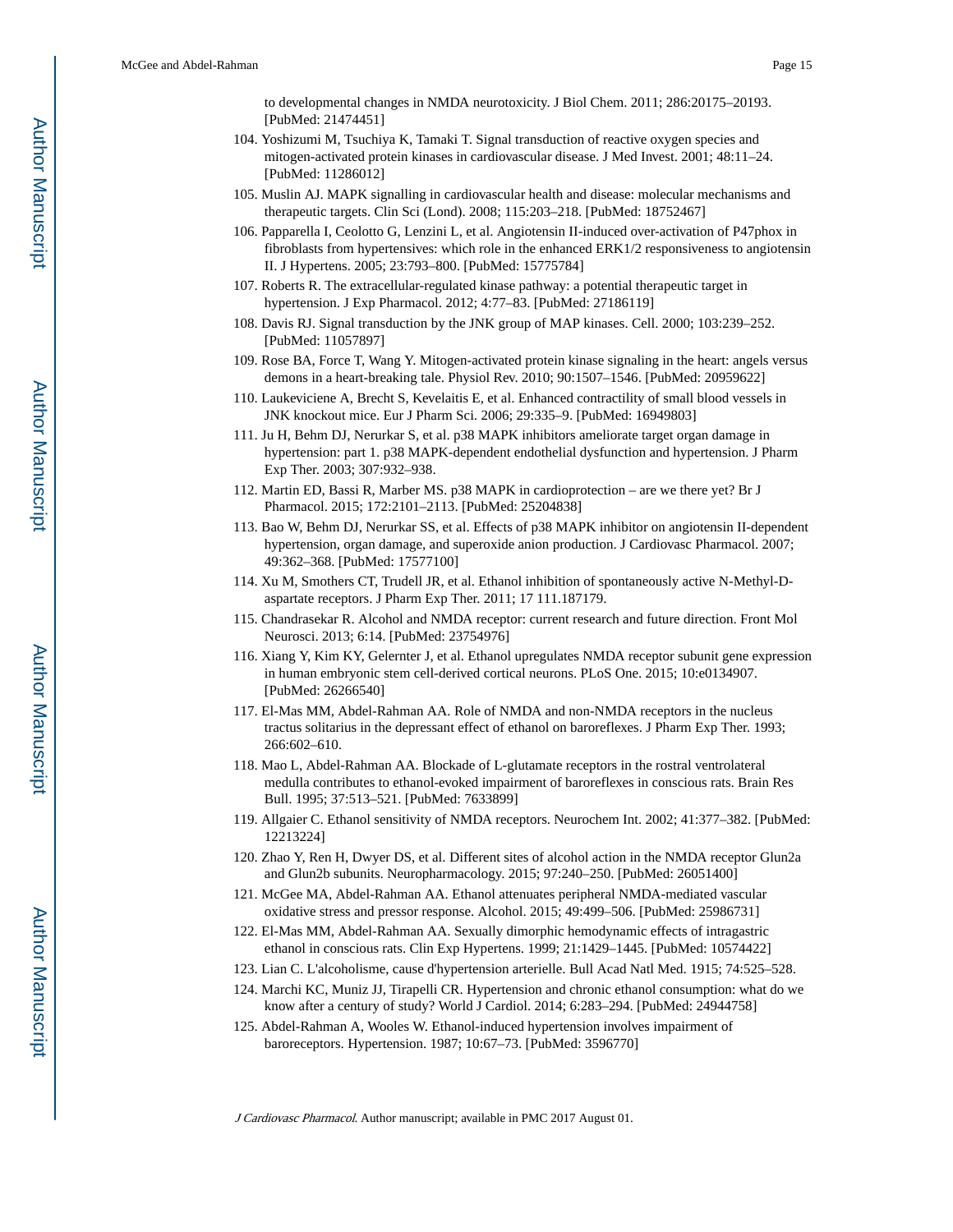- 126. O'Keefe JH, Bybee KA, Lavie CJ. Alcohol and cardiovascular health: the razor-sharp doubleedged sword. J Am Coll Cardiol. 2007; 50:1009–1014. [PubMed: 17825708]
- 127. Hoffman PL, Rabe CS, Grant KA, et al. Ethanol and the NMDA receptor. Alcohol. 1990; 7:229– 231. [PubMed: 2158789]
- 128. Iorio KR, Reinlib L, Tabakoff B, et al. Chronic exposure of cerebellar granule cells to ethanol results in increased N-Methyl-D-aspartate receptor function. Mol Pharmacol. 1992; 41:1142– 1148. [PubMed: 1535416]
- 129. Rezq S, Abdel-Rahman AA. Central GPR109A activation mediates glutamate-dependent pressor response in conscious rats. J Pharmacol Exp Ther. 2016; 356(2):457–466.
- 130. Husain K. Vascular endothelial oxidative stress in alcohol-induced hypertension. Cell Mol Biol (Noisy-legrand). 2007; 53:70–77.